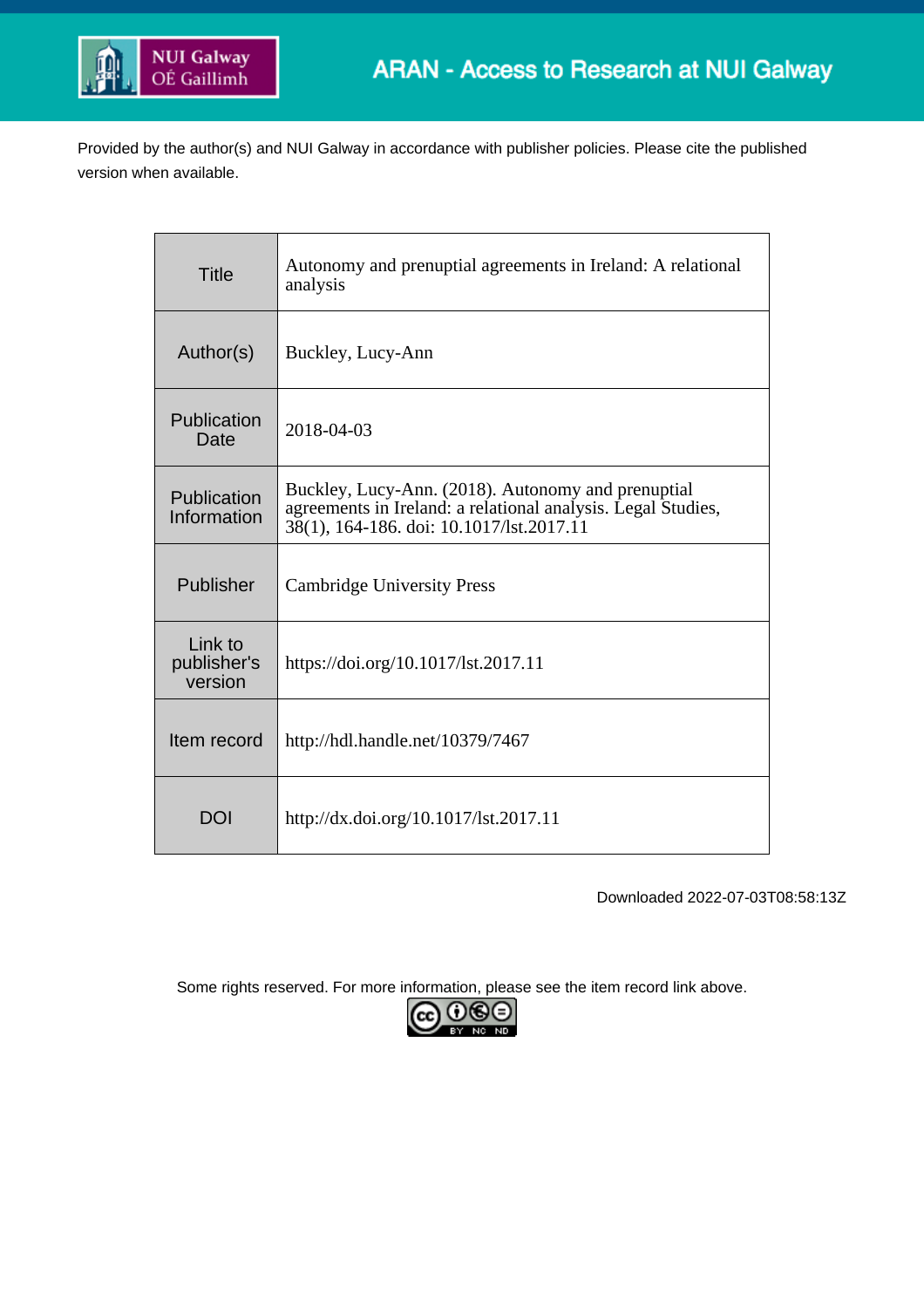#### **Autonomy and Prenuptial Agreements in Ireland: a Relational Analysis**

#### **Dr Lucy-Ann Buckley, School of Law, NUI Galway**

#### <span id="page-1-3"></span><span id="page-1-1"></span><span id="page-1-0"></span>**(2018) 38** *Legal Studies* **164-186**

#### **Introduction**

Prenuptial agreements have traditionally been considered void in Ireland, as they were regarded as encouraging marital breakdown.<sup>1</sup> Although this argument is weaker following the removal of the constitutional prohibition on divorce, other policy concerns remain, particularly in relation to the balance to be drawn between autonomy and fairness, and the gender impact of upholding agreements.<sup>2</sup> These concerns were addressed by a ministerial Study Group in 2007,<sup>3</sup> which recommended limited legislative recognition of pre-nuptial agreements in light of social and economic changes.<sup>4</sup> However, the Study Group's recommendations were never implemented, notwithstanding sustained media and lobby group pressure.<sup>5</sup> Although legislative action seemed imminent in 2015,<sup>6</sup> this now seems less likely, apparently on policy grounds. <sup>7</sup> However, the pressure to legislate has not abated.<sup>8</sup>

<span id="page-1-2"></span>The Study Group's recommendations were broadly similar to the recent recommendations of the Law Commission for England and Wales.<sup>9</sup> The national contexts are somewhat different, primarily due to Irish constitutional requirements and the judicial recognition of prenuptial agreements in England and Wales in *Radmacher v Granatino*, <sup>10</sup> but also for demographic and social reasons.<sup>11</sup>

<sup>&</sup>lt;sup>1</sup> *Brodie v Brodie* [1917] 33 TLR 525. There are some limited exceptions to this broad rule, e.g. under the Succession Act 1965 and the Hague Protocol on the Law Applicable to Maintenance Obligations (Protocol of November 23, 2007, on the Law Applicable to Maintenance Obligations.) <sup>2</sup> For a discussion of the policy background, see: LA Buckley 'Ante-nuptial agreements and proper provision: an Irish response to *Radmacher v Granatino*' (2011) 14(1) IJFL 3.<br>
<sup>3</sup> Department of *Juniary Common Service 2011* 

<sup>3</sup> Department of Justice, Equality and Law Reform *Report of the Study Group on Pre-nuptial Agreements* (Dublin: Government Publications, 2007) [Study Group].

<sup>&</sup>lt;sup>4</sup> Ibid. Such changes included 'the rise in the average age of marriage, the greater wealth of many at the time of marriage, second marriages, and the increase in cohabitation' (ibid, p 41).

<sup>&</sup>lt;sup>5</sup> The most prominent lobby group in practice has been the Irish Farmers Association, which has maintained a consistent media campaign and lobbied politically for legislation on prenuptial agreements. See, eg, J Reilly 'Seven out of ten farmers want "prenup" agreements' *Irish Independent* (Dublin, 26 April 2015); O Ryan 'Farmers want prenups to protect them from "gold diggers" *thejournal.ie* (24 September 2015), available at: [http://www.thejournal.ie/farmers](http://www.thejournal.ie/farmers-prenups-2348495-Sep2015/)[prenups-2348495-Sep2015/](http://www.thejournal.ie/farmers-prenups-2348495-Sep2015/) (accessed 30 September 2016).

<sup>6</sup> M O'Regan 'Now Coalition considers pre-nup agreement law' *Irish Independent* (Dublin, 25 April 2015.

<sup>7</sup> In response to continuing media and lobby group pressure, the Minister for Justice, Equality and Law Reform referred the issue of prenuptial agreements for a policy evaluation, but a recent media report suggests that further legislative action has now been postponed in light of unspecified 'policy concerns'. See M O'Regan 'Pre-nuptial law ditched due to legal problems' *Irish Independent* (Dublin, 26 June 2016).

<sup>8</sup> Ibid.

<sup>9</sup> Law Commission *Matrimonial Property, Needs and Agreements* (Law Com No. 343, 2014) [Law Commission].

<sup>10</sup> *Radmacher v Granatino* [2011] 1 AC 534.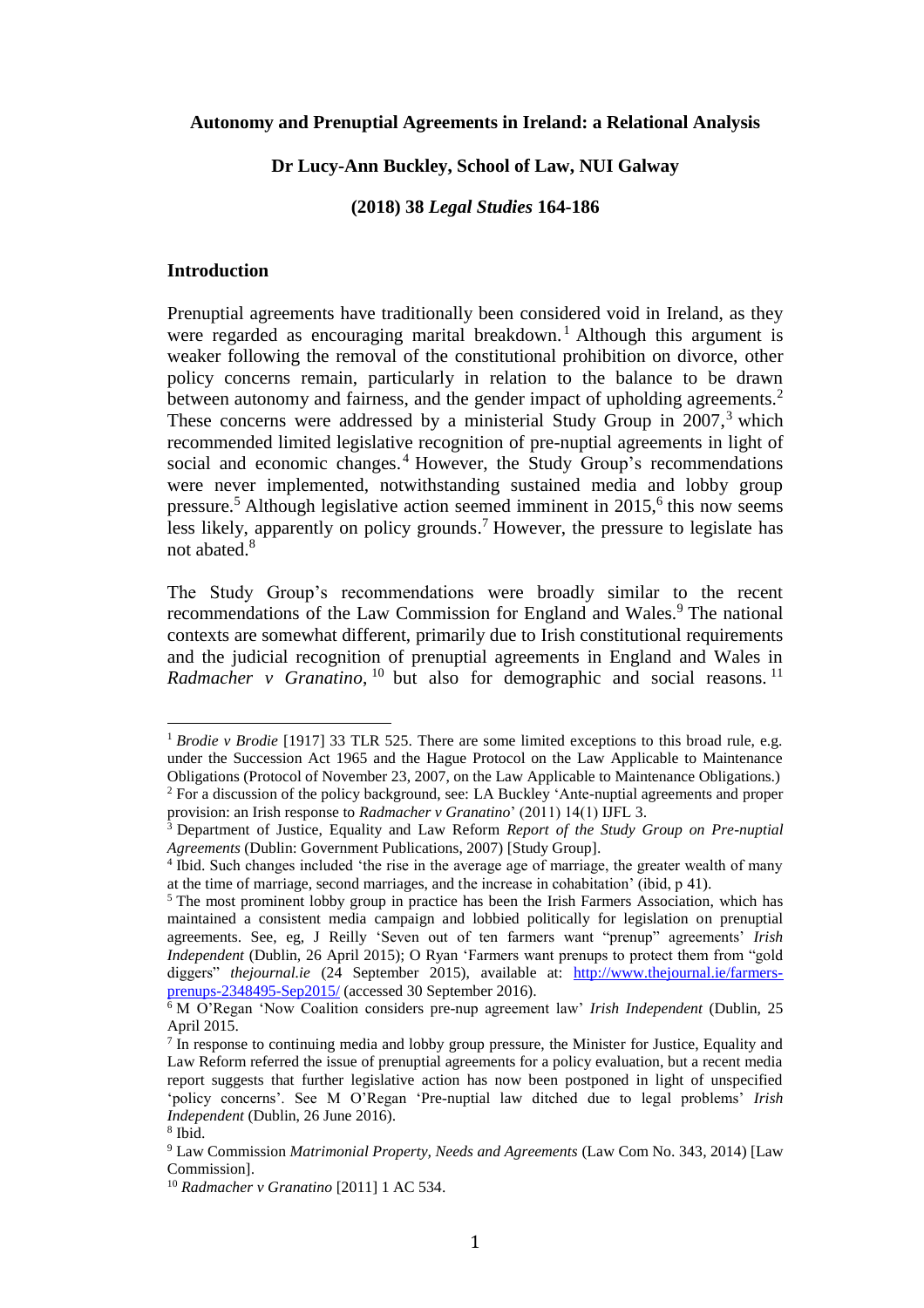However, there are also strong similarities between the two jurisdictions in terms of their legislative approaches to financial provision on divorce: both operate a discretionary system, involving the application of a broad fairness-type standard, based on the consideration of similar factors.<sup>12</sup> These similarities suggest that the Study Group's recommendations, though now dated, may be regarded as complying with international 'best practice' – or at least, that they are unlikely to be bettered, should the Irish legislature eventually choose to act.

In this context of sustained lobbying and parallel developments, it is opportune to review the Study Group's proposals in more detail than they have received to date. Accordingly, this paper addresses five key questions. First, how does the Study Group seek to balance autonomy and fairness in the prenuptial agreement context? Second, in addressing this balance, how does the Study Group conceptualise autonomy? Third, what core assumptions does the Study Group make? Fourth, are these core assumptions still valid? Fifth, if the core assumptions are no longer (fully) valid, are there ways to address any concerns?

In addressing these questions, the paper particularly draws on relational autonomy theory. The enforcement of marital agreements is commonly justified by the need to respect autonomy, $^{13}$  yet the exact meaning of this has not yet been properly analysed in relation to family property agreements in Ireland. Rather, the Irish courts have, in this context, tacitly accepted liberal conceptualisations of autonomy and contractual bargaining, which may lead to injustice. This has significant implications for the enforcement of prenuptial agreements. The paper therefore explores whether these concerns might be ameliorated through the adoption of a more relational approach. In discussing how this issue might usefully be addressed, the paper speaks to the broader debate on family autonomy, and draws on comparative perspectives, including the recommendations of the Law Commission for England and Wales, and the Canadian experience.

The first section of the paper briefly outlines some key issues in the autonomy debate, with particular reference to liberal and relational theorisations. The second section outlines the Irish legal context for the enforcement of family property agreements in the marital breakdown context, and highlights relevant aspects of the constitutional background, statutory position and case law to date.<sup>14</sup> The third

<sup>&</sup>lt;sup>11</sup> Key differences include population size and ethnic composition, labour market participation rates for men and women, family type, and the rate of divorce. For the most recent UK population data, see Office for National Statistics [\(https://www.ons.gov.uk/\)](https://www.ons.gov.uk/). Statistical data for Ireland is available from the Central Statistics Office [\(http://www.cso.ie/en/\)](http://www.cso.ie/en/); some key figures are discussed below in relation to the Irish social context.

<sup>&</sup>lt;sup>12</sup> The Irish provisions on financial provision on divorce, contained in the Family Law (Divorce) Act 1996 (the 1996 Act), s 20, are broadly similar to those contained in the Matrimonial Causes Act 1973, s 25.

<sup>&</sup>lt;sup>13</sup> See, eg, B Hale 'Equality and autonomy in family law' (2011) 33(11) JSWFL 3.

<sup>&</sup>lt;sup>14</sup> For this article, all judgments of the Irish Circuit Court, High Court, Court of Appeal and Supreme Court, relating to the enforcement or variation of separation agreements and consent orders on divorce and judicial separation, were examined. Cases were identified by searching the most comprehensive case databases, BAILII [\(http://www.bailii.org/\)](http://www.bailii.org/) and JUSTIS  $(\frac{http://www.justis.com/)}{http://www.justis.com/)}$ , from the removal of the constitutional ban on divorce in 1995 to 31 October 2016. Three additional unreported cases in the research period were identified from other sources (specified herein). Separation agreements were generally irrelevant to judicial decisionmaking prior to the introduction of divorce, because the existence of a valid separation agreement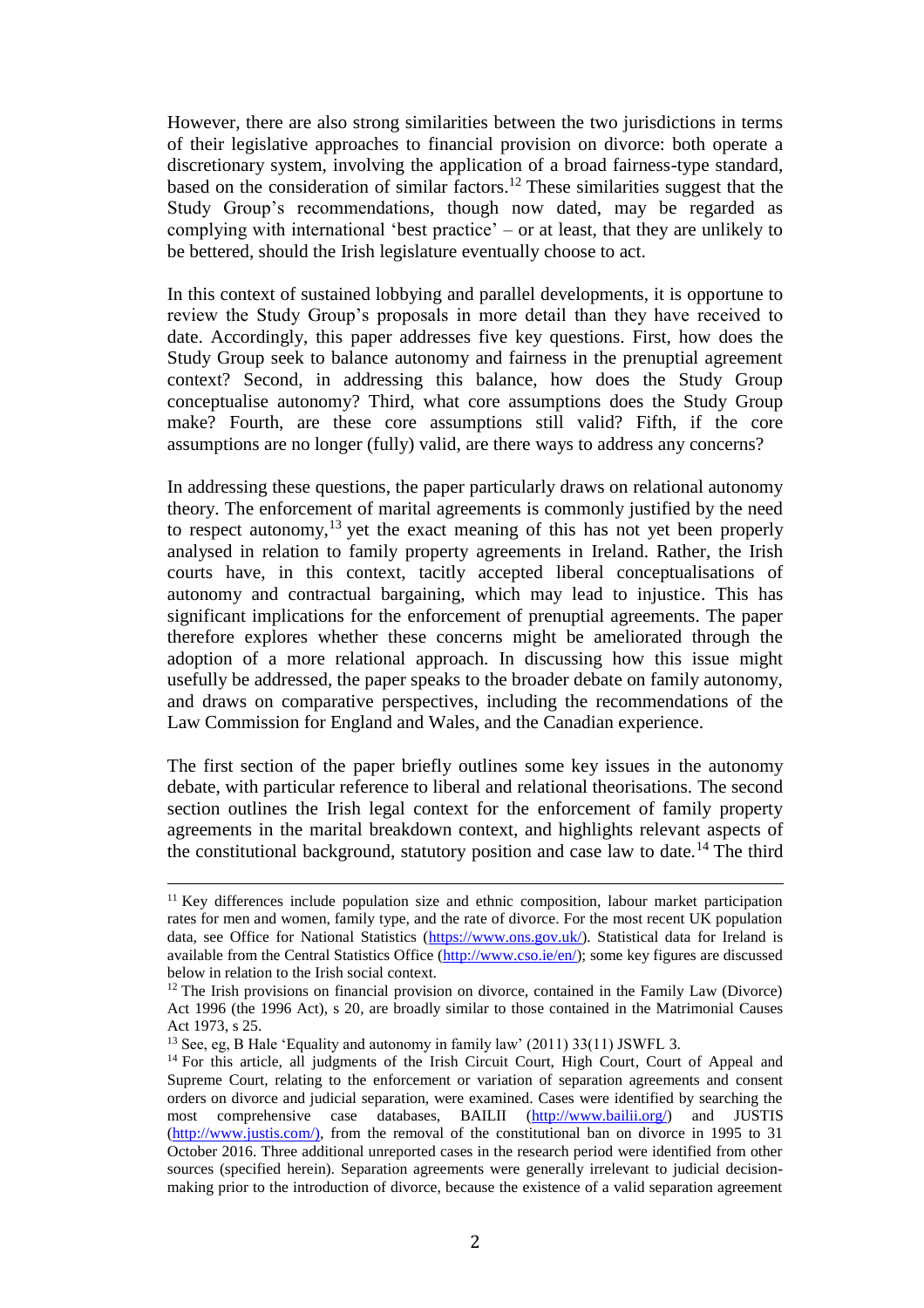section outlines the key proposals of the Study Group, and compares these with the proposals of the Law Commission for England and Wales. It then discusses and evaluates the underlying assumptions of the Study Group, particularly, but not exclusively, from a relational perspective. The final section focuses on strengthening the Study Group's proposals, in light of the issues raised; some of the suggestions may also apply to the Law Commission's proposals. The paper concludes that the Study Group's proposals could be considerably enhanced through mechanisms that would promote a more relational approach to autonomy concerns and buttress provision requirements in relation to meeting family needs.

## **1. Conceptions of autonomy: liberal and relational perspectives**

In classical liberal theory, individuals are seen as rational and atomistic actors, who make agreements based on considerations of personal utility. Enforcing agreements therefore not only respects personal decision-making, but enhances overall efficiency, since (in the absence of duress or undue influence) individuals would not agree to bargains that they did not regard as personally beneficial. Accordingly, state intervention with personal bargains should be minimized. These views are taken further by neoliberalism, which emphasizes the role of the individual as a responsible citizen-actor. Stressing the individual's duty to make responsible, self-reliant choices, neoliberalism effectively assigns accountability for disadvantageous bargains to the poor choice of the affected party. Again, the individual is perceived as rational, informed and emotionally disengaged, able to make considered choices based on personal utility, and morally culpable for failing to do so. $15$ 

<span id="page-3-0"></span>These views have been strongly challenged by relational theorists, including many feminists, who have highlighted the effects of economic inequalities, socialized gender roles, race, class, cultural location and connection on the development of personal preferences and bargaining capacities. <sup>16</sup> The actor is conceived as embedded in his or her cultural, social, economic and familial role, with a wide range of considerations, including emotions and relational connections, which may influence personal choices.<sup>17</sup> Feminists have also highlighted the significance of gender in personal decision-making: women generally earn less and are excluded from the labour market for long periods, or have their earning capacity reduced, because of their social role as care-givers.<sup>18</sup> This affects their ability to bargain. Accordingly, ascribing poor economic decisions to 'personal choice' ignores the gendered nature of the bargaining context, and the impact of economic and social power disparities, as well as the pressures that may derive from other relational contexts. In this view, liberalism and neoliberalism screen out the

precludes an application for judicial separation: *O'D(P) v O'D(A)* [1997] IESC 10; [1998] ILRM 543.

<sup>&</sup>lt;sup>15</sup> For a detailed discussion of liberal, neoliberal and relational views of autonomy, see LA Buckley 'Relational autonomy and choice rhetoric in the Supreme Court of Canada' (2015) 29(2) CJFL 251 at 256.

<sup>16</sup> Ibid; C Mackenzie and N Stoljar (eds) *Relational Autonomy: Feminist Perspectives on Autonomy, Agency and the Social Self* (Oxford: Oxford University Press, 2000) p 4. <sup>17</sup> Ibid.

<sup>&</sup>lt;sup>18</sup> MA Fineman 'Cracking the foundational myths: independence, autonomy, and self-sufficiency' in MA Fineman and T Dougherty (eds), *Feminism Confronts Homo Economicus* (Ithaca, NY: Cornell University Press, 2005) p 179-192.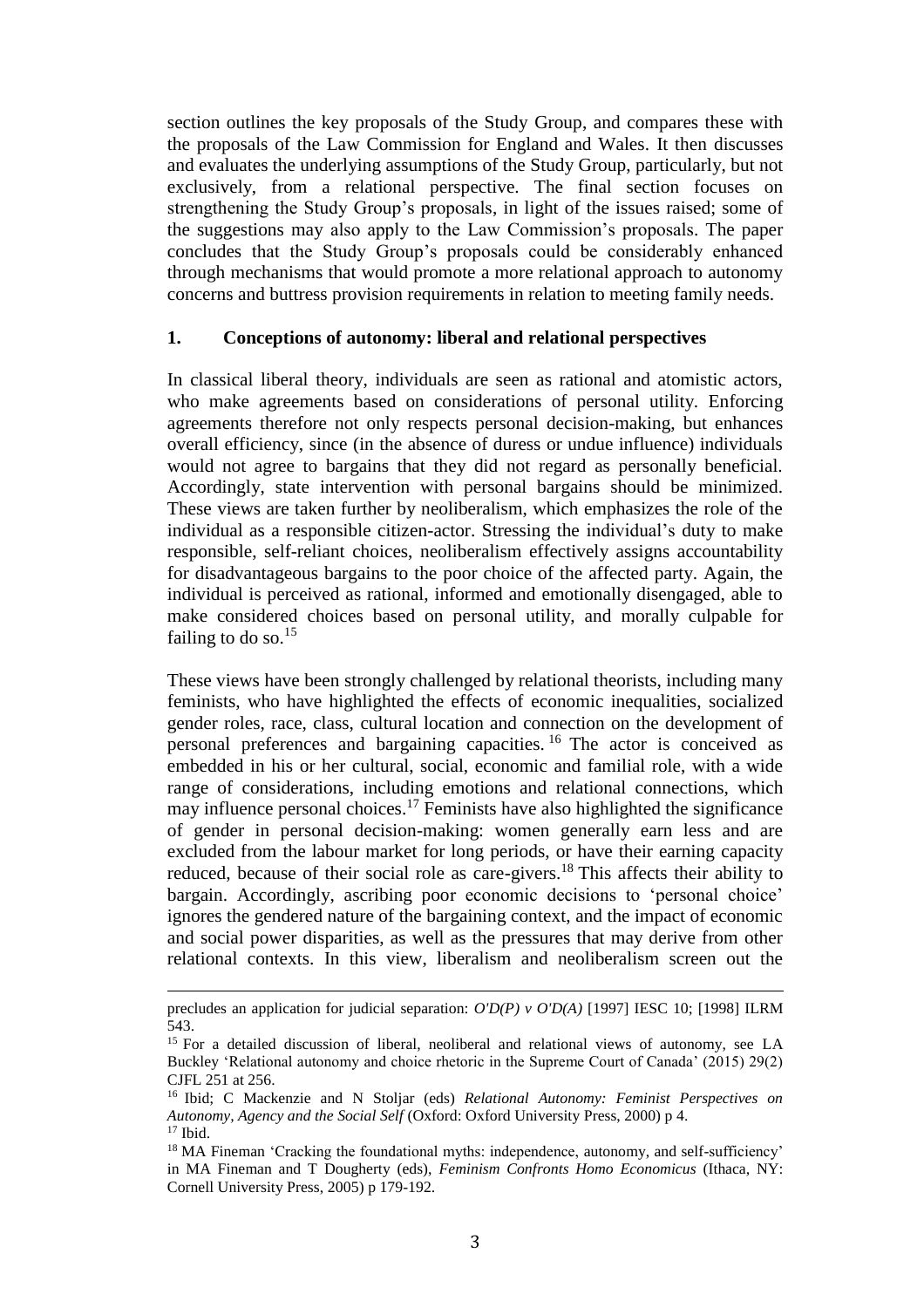effects of structural conditions, and help to maintain and foster a context of gender disadvantage.<sup>19</sup>

The effects of social, cultural and economic context on bargaining capacities are wide-ranging, particularly in the family context. For instance, a Muslim woman might come under community or family pressure to permit financial claims on divorce or succession to be finalized under Sharia norms. <sup>20</sup> Family pressure may also be brought to bear in the prenuptial context: for example, in Ireland, there is anecdotal evidence of parental reluctance to transfer the family farm to a child without a prenuptial agreement.<sup>21</sup> In the event of marital breakdown, a parent might feel obliged to pay over the odds in the interests of child welfare or to maintain a family connection – or indeed, might accept a low offer to maintain smooth family relationships. Other commonly relevant factors include a history of domestic violence, significant economic disparities (for instance, where one party is bargaining from a position of urgent economic need), and the different emotional pressures or vulnerabilities that might arise in the prenuptial or marital breakdown contexts.<sup>22</sup> On marital breakdown, the parties may experience child welfare concerns or extreme personal distress, anger or bitterness arising from the end of the relationship. In the prenuptial context, pressures might include external family pressures, requests to demonstrate disinterested affection, or fear that a wedding might be cancelled. Intending spouses may also be unduly optimistic in their expectations of marriage duration, or may assume that agreements will never be enforced in practice.<sup>23</sup> Additionally, since many couples now cohabit and may have children before marriage, relational pressures arising from patterns of abuse, economic disparities and concern for children may also arise at the premarital stage.

Although relational theory highlights these contextual factors, it does not consider them to preclude autonomous decision-making.<sup>24</sup> Rather, it emphasizes that autonomy is far more nuanced and complex than liberal and neoliberal theories presume.<sup>25</sup> Decision-making is not necessarily self-interested or atomistic, and may be influenced by context, personal connections and interdependencies, though not necessarily in a negative way. Individuals may have non-economic priorities, and may opt to forego material gain for this reason. Relational theory respects such decisions, and does not suggest that either emotion or the

<sup>19</sup> A Dobrowolsky 'Introduction: neo-liberalism and after?' in A Dobrowolsky (ed), *Women and Public Policy in Canada: Neo-liberalism and After?* (Toronto: Oxford University Press, 2009) p 14.

<sup>&</sup>lt;sup>20</sup> See, eg, AC Korteweg 'The Sharia Debate in Ontario' 18 ISIM Review 50 (Autumn 2006); F Ahmed 'Remedying personal law systems' (2016) 30 Int'l J L Pol'y & Fam 248 at 257.

<sup>21</sup> See, eg, S O'Carroll 'Could pre-nups help Ireland's young farmers?' *thejournal.ie* (12 December 2013), available at: <http://www.thejournal.ie/pre-nups-farming-1219519-Dec2013/> (accessed 30 September 2016).

 $22$  For a full discussion of relevant factors, see Buckley, above n[.15,](#page-3-0) at 263-267.

<sup>23</sup> H Mahar 'Why are there so few prenuptial agreements?' (Discussion paper no. 436) (Cambridge, MA: Harvard, 2003), available at:

[http://www.law.harvard.edu/programs/olin\\_center/papers/pdf/436.pdf](http://www.law.harvard.edu/programs/olin_center/papers/pdf/436.pdf) (accessed 30 September 2016).

<sup>&</sup>lt;sup>24</sup> J Nedelsky *Law's Relations: A Relational Theory of Self, Autonomy, and Law* (New York: OUP, 2011) p 47.

<sup>25</sup> Buckley, above n[.15,](#page-3-0) at 263-267.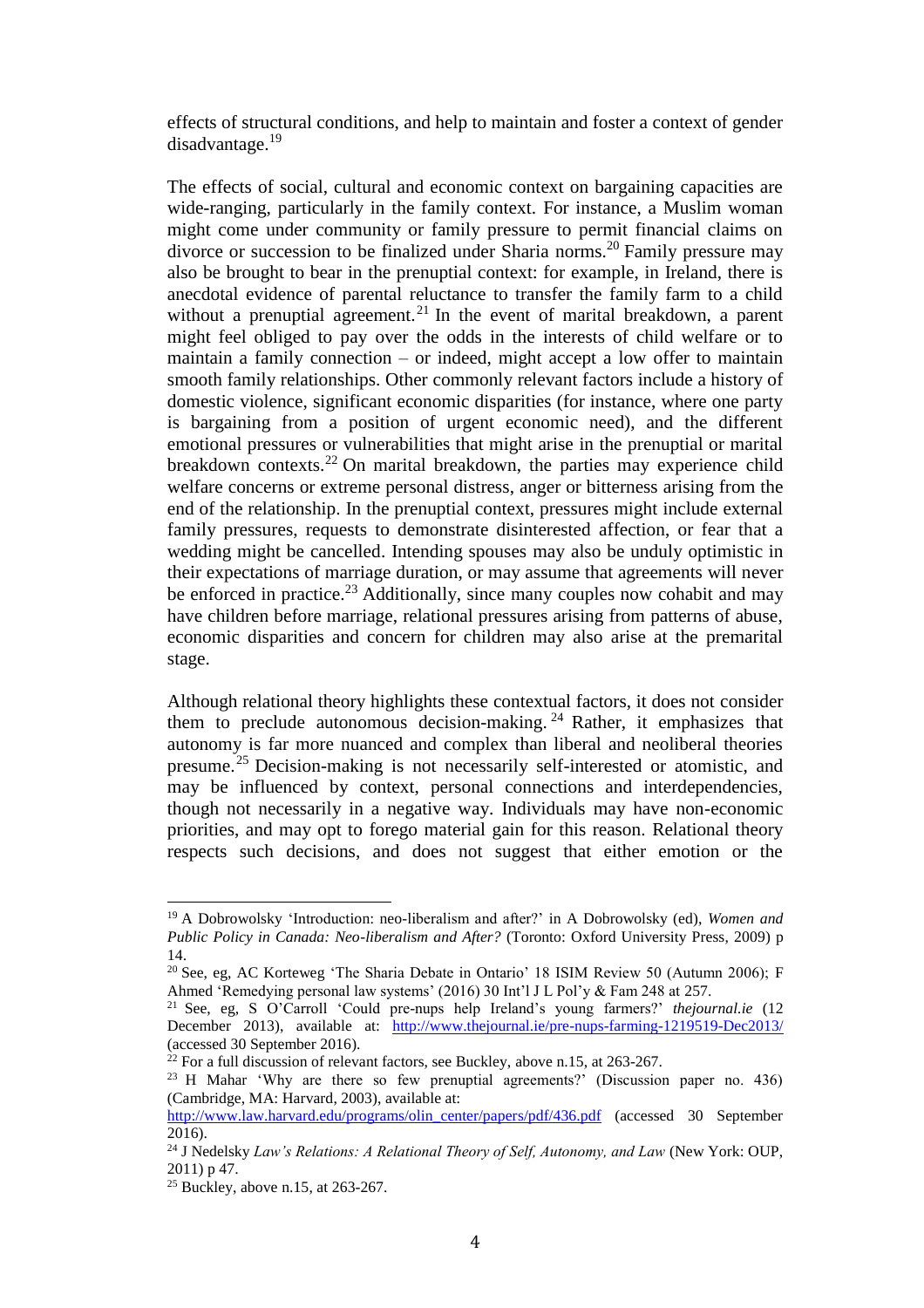<span id="page-5-0"></span>application of emotional pressure, as such, necessarily precludes autonomy.<sup>26</sup> The question is whether such pressures, connections and power imbalances impact on the individual to such an extent as to undermine significantly the quality and freedom of personal decision-making.<sup>27</sup> This is not always a question of being completely autonomous or non-autonomous; like capacity,<sup>28</sup> autonomy is often a matter of degree and context, since the level of autonomy the individual exerts may vary with the issue and the parties. Nor does relational theory necessarily require that agreements should be entirely void or voidable, as under traditional legal doctrines such as duress or undue influence, $2<sup>9</sup>$  although it may certainly be used to broaden the understanding and operation of traditional doctrines.<sup>30</sup> Many legislative systems do not accord decisive weight to spousal agreements, but simply specify that courts should have regard to them when making financial orders. In the marital breakdown context, therefore, it may be possible simply to reduce the weight accorded to a questionable agreement, rather than according it decisive weight or setting it completely aside. Such 'discounting' may be considered appropriate where one spouse was effectively exploited or pressured into signing an unfair bargain, or lacked any real choice in terms of how he or she responded to a particular situation.

Relational theory also highlights the relevance of time-framing. Liberal theory assumes that respect for autonomy means upholding the parties' agreement, but at what point, and in what form, is this agreement to be assessed? Marriage is a continuing relationship, where family roles, responsibilities and expectations may change and be re-formulated over time, as circumstances change. It is not always possible to anticipate such changes: hence, many jurisdictions have developed doctrines on significant changes in circumstances. However, where there are no significant unexpected circumstances, but the parties have in effect gradually modified their agreement and expectations (often over many years, through their conduct or by informal agreement), the courts may be powerless to intervene. Ideally, a regular review process would lead to such modifications being recorded in a revised documentary agreement, but this may not often happen in practice. From a relational perspective, therefore, respect for autonomy should not simply mean upholding a formal written agreement, which may reflect only the parties' expectations at a specific moment in time, but should include a consideration of the lived reality of their relationship.<sup>31</sup> Again, an element of discounting may be appropriate where the parties have clearly mutually modified their original expectations.

Overall, relational theory suggests a more thorough and detailed scrutiny of agreements where it appears that significant relational or contextual pressures may

 $26$  Ibid.

<sup>27</sup> Ibid, at 266; J Llewellyn and J Downie (eds) *Being Relational: Reflections on Relational Theory and Health Law* (Vancouver: UBC Press, 2012) p 4.

<sup>28</sup> E Jackson *Medical Law: Text, Cases and Materials* (Oxford and New York: Oxford University Press, 2006) p 193.

<sup>29</sup> S Thompson *Prenuptial Agreements and the Presumption of Free Choice: Issues of Power in Theory and Practice* (Oxford: Hart Publishing, 2015) p 143.

<sup>30</sup> See, eg, the decision of the Supreme Court of Canada in *Rick v Brandsema* [2009] 1 SCR 295, 2009 SCC 10, discussed below.

 $31$  For a detailed analysis of the contractual implications of changes in the relational context over time, see Thompson, above n[.29,](#page-5-0) pp 142-146.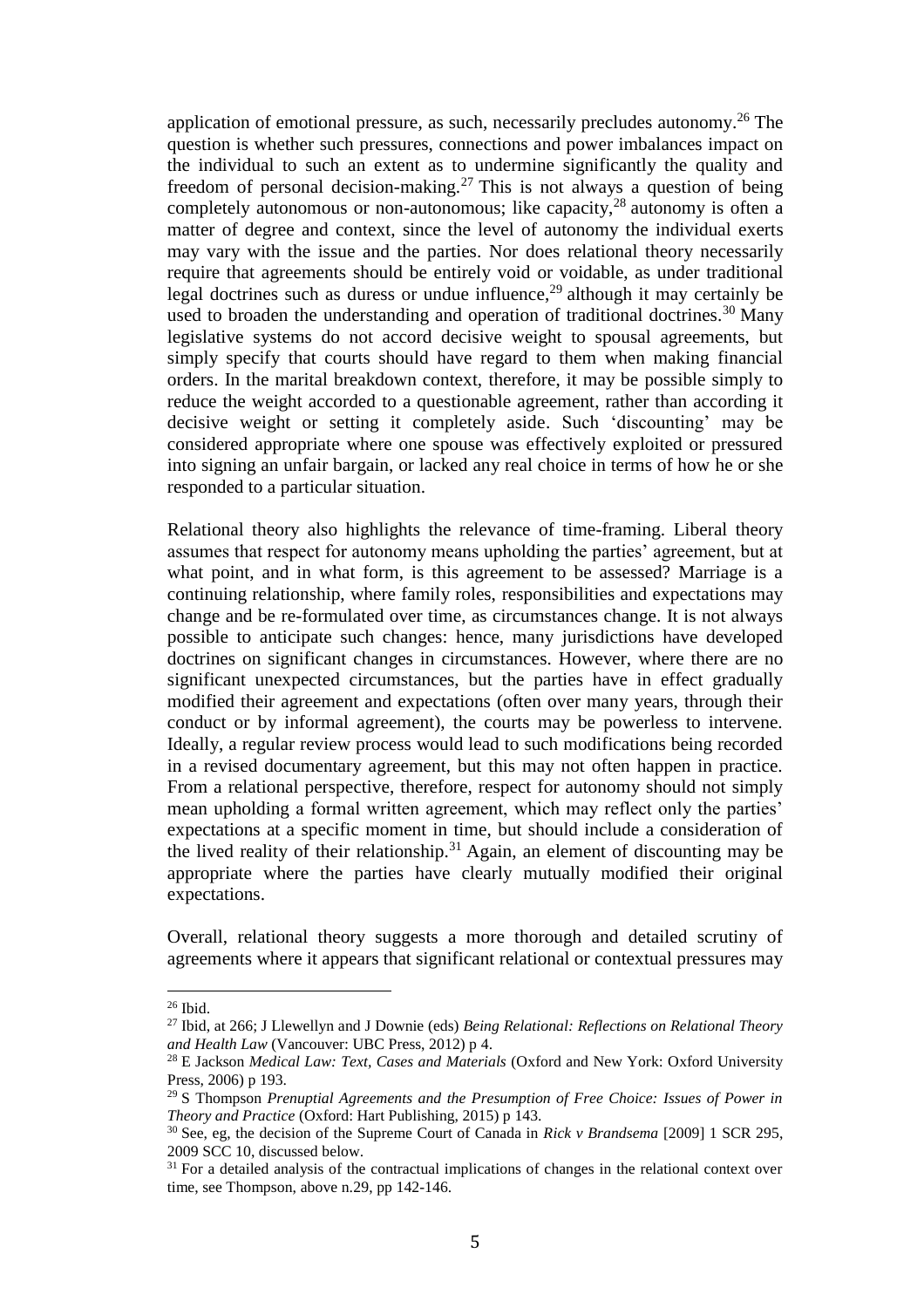have undermined the real degree of choice exerted by either party. However, it also suggests that agreements based on genuine and constructive relational concerns (such as a desire to maintain a relationship) should be respected, even where they are disadvantageous.<sup>32</sup> It also suggests that courts should view an agreement in the context of the whole relationship, and take account of changing roles and expectations.

# **2. The context for prenuptial agreements in Ireland**

# *a. Social context*

<span id="page-6-0"></span>Until recently, Ireland was a very homogenous and conservative society. Divorce was constitutionally prohibited until 1995, and Ireland still has a relatively low incidence of marital breakdown.<sup>33</sup> The anti-divorce campaign in both constitutional referenda on the issue was largely driven by strong Catholic lobby groups, which emphasised the potential impact of divorce on the financial security of families.<sup>34</sup> Accordingly, the constitutional amendment eventually adopted stipulated that divorce could not be granted unless 'proper' provision was made for the spouses and any dependent children of the marriage.<sup>35</sup> A key issue therefore is the extent to which this constitutional criterion is compatible with personal choice, in the form of prenuptial agreements.

Ireland's socio-religious background has also contributed to a particular model of the family. The Irish Constitution is fundamentally patriarchal,  $36$  with a repeated emphasis on different gender roles within marriage, society and the labour market. <sup>37</sup> Although women's employment participation has increased considerably over recent decades,<sup>38</sup> specialized gender roles within the family

[http://www.cso.ie/en/releasesandpublications/ep/p-](http://www.cso.ie/en/releasesandpublications/ep/p-wamii/womenandmeninireland2013/employmentlist/employment/#d.en.65815)

 $\overline{a}$  $32$  Buckley, above n[.15,](#page-3-0) at 265-266.

<sup>&</sup>lt;sup>33</sup> In 2014, the most recent year for which data is available from the Central Statistics Office, there were 2629 divorces granted in Ireland. This represented a drop of over 10% from the 2013 figure. See <http://www.cso.ie/en/releasesandpublications/er/mcp/marriagesandcivilpartnerships2015/> (accessed 4 October 2016). However, according to figures released by the Courts Service,

applications for divorce and judicial separation rose in 2015, by 9% and 11% respectively: Courts Service, *Annual Report 2015* (Dublin: Stationery Office, 2016), p 43.

<sup>34</sup> J Burley and F Regan 'Divorce in Ireland: the fear, the floodgates and the reality' (2002) 16 Int'l J L Pol'y & Fam 202.

<sup>35</sup> Article 31.3.2.iii of the Irish Constitution.

<sup>36</sup> See M Eichler *Family Shifts: Families, Policies, and Gender Equality* (Toronto: Oxford University Press, 1997) ch 1, for a discussion of models of the family and their implications. Patriarchal features of Irish law include a repeated constitutional emphasis on different gender roles and standards within marriage, society and the labour market: see Articles 40.1, 41.2.1, and. 41.2.2 of the Irish Constitution.

<sup>37</sup> Articles 40.1, 41.2.1, and. 41.2.2 of the Irish Constitution.

<sup>38</sup> In 2014, 55.9% of women participated in the labour market, compared with 65.7% of men. This represents a fall from the peak employment rates in 2007, when 60.6% of women were in employment, compared with 77.5% of men: CSO *Women and Men in Ireland 2013* (Dublin: Stationery Office, 2013), available at

[wamii/womenandmeninireland2013/employmentlist/employment/#d.en.65815](http://www.cso.ie/en/releasesandpublications/ep/p-wamii/womenandmeninireland2013/employmentlist/employment/#d.en.65815) (accessed 4 October 2016). However, it is a huge rise from previous decades. For instance, '[a]pproximately seven in every ten women in the 35-44 and higher age groups were engaged in home duties in 1986' (CSO Ireland: Census 86 Vol 6, *Principal Economic Status and Industries* (Dublin: Stationery Office, Pl 9819), p 12).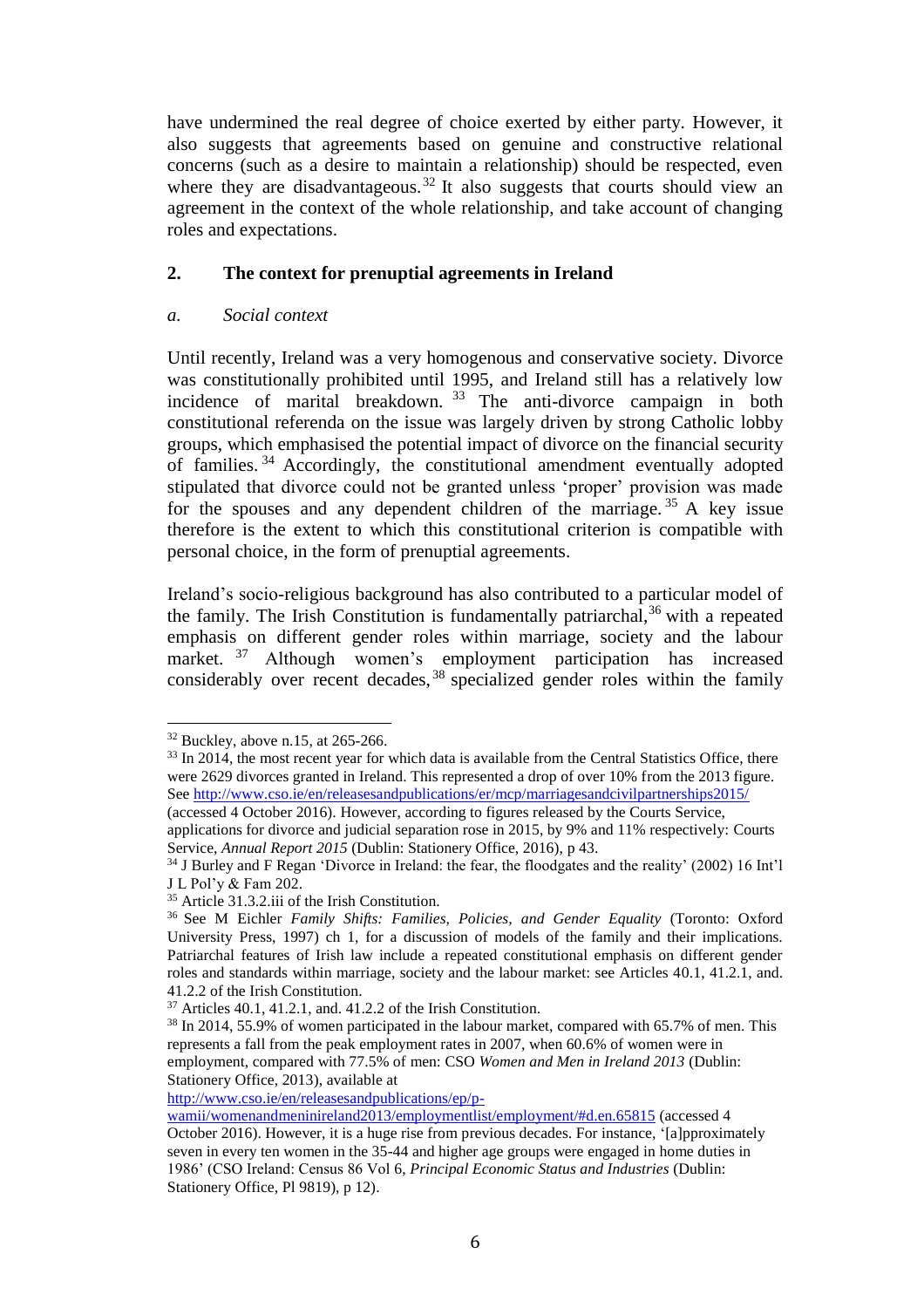remain commonplace.<sup>39</sup> It is therefore particularly important in the Irish context to consider autonomy and fairness issues from a gender perspective, given the impact of traditional caring roles on women's financial security and independence.

# *b. Constitutional context*

Ireland is unusual as a constitutional dimension affects the enforceability of spousal agreements. This is because of the pre-eminent constitutional role given to the (marital)<sup>40</sup> family. Article 41 of the Irish Constitution states that the family possesses 'inalienable and imprescriptible rights, antecedent and superior to all positive law';<sup>41</sup> the State must therefore 'guard with special care the institution of Marriage, on which the family is founded, and... protect it against attack'.<sup>42</sup> In relation to marital agreements, Article 41 might be variously interpreted as prohibiting any term that pre-empted marital breakdown (the traditional common law approach, buttressed in Ireland by the special constitutional position of marriage), or as requiring courts to respect internal family decisions (to the extent of upholding separation agreements that the court deems inappropriate). This second approach is supported by the recognition in Irish constitutional law of an implicit right<sup>43</sup> to marital privacy<sup>44</sup> and a right to family<sup>45</sup> as well as individual autonomy. <sup>46</sup> The right to make family decisions without unwarranted state intervention is a consistent theme in the case law and has resulted in the rejection of legislation conferring automatic spousal property entitlements.<sup>47</sup> However, the right has generally been used in the negative sense, to restrain unlawful State interference with family decision-making, and (to date) there has been no case alleging a positive right to financial self-regulation*.* 48

Constitutional rights may be restricted for the common good, conceptions of which may change over time.<sup>49</sup> Hence, the courts may have a mandate to amend or overrule settlements or agreements that undermine the public interest. The right to make family decisions free of state interference is also implicitly limited by the

 $39$  Eg, census data from 2006 showed that 64% of unpaid caring work was done by women: see [http://www.cso.ie/en/media/csoie/releasespublications/documents/labourmarket/2009/carersq3200](http://www.cso.ie/en/media/csoie/releasespublications/documents/labourmarket/2009/carersq32009.pdf) [9.pdf](http://www.cso.ie/en/media/csoie/releasespublications/documents/labourmarket/2009/carersq32009.pdf) (accessed 20 December 2016). For a further discussion of Irish women's care responsibilities, see K Lynch and M Lyons, 'The gendered order of caring', in U Barry (ed) *Where Are We Now: New Feminist Perspectives on Women in Contemporary Ireland* (Dublin: New Ireland Press, 2008) p 163-183; J O'Riordan, F O'Hadhmaill and H Duggan 'A consideration of love labour in informal caring: family caring in Ireland' (2010) 18(1) IJS 82.

<sup>&</sup>lt;sup>40</sup> The Irish Supreme Court has held that the constitutional provisions relating to the family are limited to the marital family only: *State (Nicolau) v An Bord Uchtála* [1966] IR 567 at 643.

<sup>&</sup>lt;sup>41</sup> Art. 41.1.1°.

 $42$  Art.  $41.3.1^{\circ}$ .

<sup>&</sup>lt;sup>43</sup> The Irish Supreme Court has held that rights under the Irish Constitution are not confined to those specifically enumerated, but include 'unenumerated' rights implicit in those that are enumerated or flowing from the 'Christian and democratic nature of the State': *Ryan v Attorney-General* [1962] IR 294 at 312.

<sup>44</sup> *McGee v Attorney General* [1974] IR 269.

<sup>45</sup> *Re Article 26 and the Matrimonial Home Bill 1993* [1994] 1 IR 305.

<sup>46</sup> *Re Ward of Court (withholding medical treatment) No. 2* [1996] 2 IR 79.

<sup>47</sup> *Re Article 26 and the Matrimonial Home Bill 1993* [1994] 1 IR 305 at 326 (Finlay CJ).

<sup>48</sup> But see *Re Tilson, Infants* (No. 3) [1951] 1 IR 1, where a prenuptial agreement regarding the religious upbringing of the children of the marriage was upheld.

<sup>49</sup> *Ryan v Attorney-General* [1962] IR 294 at 312.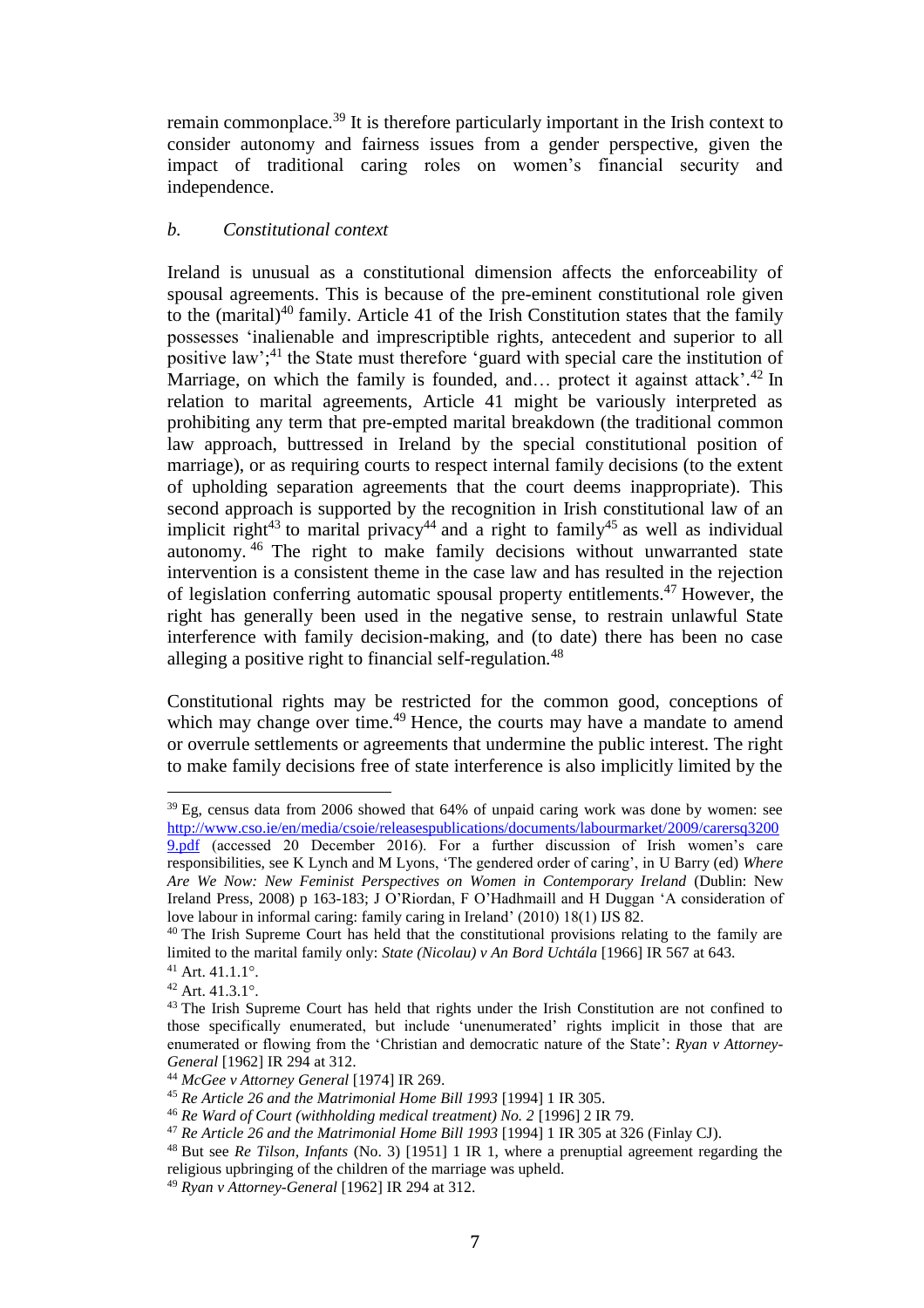explicit constitutional requirement that 'proper' provision must be made on divorce; <sup>50</sup> for instance, the Supreme Court recently emphasised that 'It is… for the court to be itself satisfied that the provision, whether present or future, is proper and the court, therefore, has a separate role in being so satisfied even where the parties have come to an agreement about financial provision of one sort or another'. <sup>51</sup> Hence, the duty to make full disclosure of resources has a constitutional aspect in Irish law, since this impacts on the court's ability to evaluate whether proper provision is being made.<sup>52</sup>

<span id="page-8-0"></span>Overall, this suggests that post-nuptial agreements, at least, should be upheld unless the constitutional 'proper' provision standard is violated, although this particular point has not been argued. The question of whether the same applies to prenuptial agreements remains open, since, by definition, the couple was unmarried and hence not a 'family' in constitutional terms at the time of the agreement.<sup>53</sup> To date, Ireland has not moved from the traditional common law view that prenuptial agreements are void on public policy grounds, insofar as they contemplate marital breakdown. <sup>54</sup> It has been contended that the removal of Ireland's constitutional prohibition on divorce sufficiently alters the public policy context to permit prenuptial agreements.<sup>55</sup> Although the Study Group advocated limited statutory recognition for prenuptial agreements, as discussed below, it emphasized that such agreements must be reviewable to ensure constitutional compliance.<sup>56</sup> However, as previously noted, these recommendations have not yet been implemented.

## *c. Legislative context*

Notwithstanding the constitutional emphasis on family authority, Irish legislation places little emphasis on self-determination in relation to financial arrangements on marital breakdown. Provision under the Family Law (Divorce) Act 1996 is discretionary, and very extensive orders are permitted to make 'proper' provision. <sup>57</sup> However, although proper provision must be evaluated in light of specified factors,<sup>58</sup> there is little guidance on what the term actually means,

 $\overline{a}$ <sup>50</sup> Article 31.3.2.iii of the Irish Constitution; *LB v Ireland, The Attorney General and by order PB* [2008] 1 IR 134 [50].

<sup>51</sup> *In the matter of the Judicial Separation and Family Law Reform Act, 1989, AA and BA and In the matter of the Family Law (Divorce) Act, 1996 BA and AA and by order CD* [2014] IESC 49 [4.2] (Clarke J).

 $52$  Ibid [4.3].

<sup>53</sup> For a contrary argument, see R Aylward, *Pre-nuptial Agreements* (Dublin: Thomson Round Hall, 2006) p 169.

<sup>54</sup> *Brodie v Brodie* [1917] 33 TLR 525; *Wilson v Carnley* [1908] 1 KB 729.

<sup>55</sup> Aylward, above [n.53](#page-8-0) at 6 and 65; Buckley, above [n.2](#page-1-0) .

<sup>56</sup> Study Group, above n[.3,](#page-1-1) p 20. It was hoped that this, combined with procedural safeguards to prevent emotional exploitation (discussed ibid, p 85), would avert the 'feminisation of poverty' (ibid, p 62). The Study Group considered that dependent spouses could be protected by retaining judicial discretion to vary the terms of the agreement or to give it only such weight as the court felt proper (ibid, p 63).

 $57$  1996 Act, s 20(1).

<sup>58</sup> Although 'proper' provision is not constitutionally defined, s 20(2) of the 1996 Act lists numerous criteria for consideration, including financial and caring contributions, need and the effect of marital roles on each spouse's earning capacity.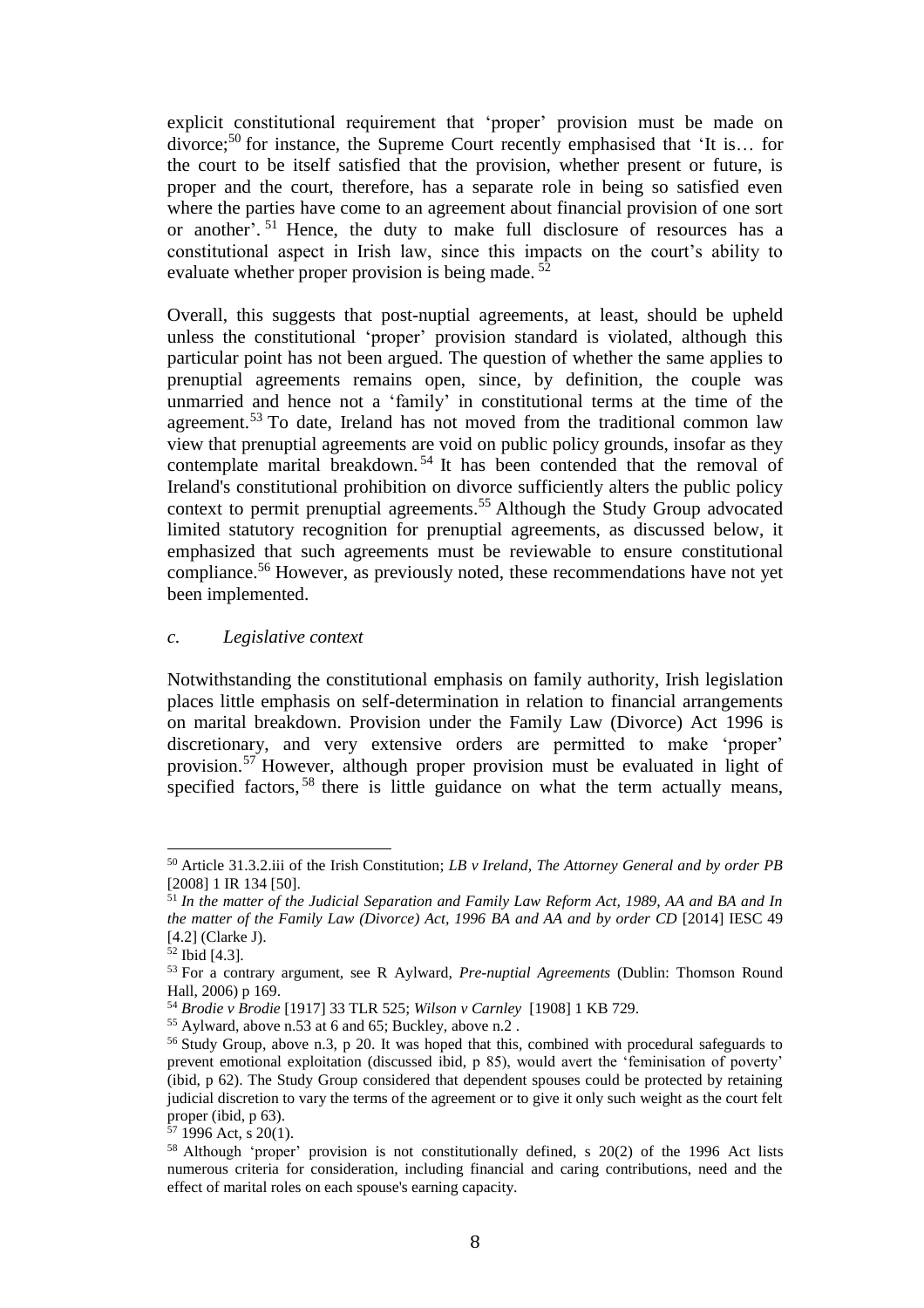though it has been held to incorporate principles of fairness.<sup>59</sup> Nor can spouses define proper provision for themselves as there is no power to opt out of the statutory regime. Legal advisors must inform spouses of the possibility of mediation, $60$  but mediation is not obligatory; nor is a mediated agreement binding on the court. The only explicit statutory recognition of private agreements is that a court must 'have regard' to an existing separation agreement, but as noted early in the case law, the legislation gives no indication of how much 'regard' must be had.<sup>61</sup> There is no statutory requirement that the court must have regard to the terms of a prior consent separation order, though in practice the courts generally do so.<sup>62</sup>

#### *d. Structural context*

<span id="page-9-0"></span>Notwithstanding the lack of a statutory emphasis on agreement, structural considerations have contributed to a strong, informal pressure to settle cases out of court. The lack of specialized family courts<sup>63</sup> means that the general courts typically set aside a few days a month to deal with extensive lists of family cases. <sup>64</sup> In practice, this leads to long delays, and cases may drag on for many months, with partial hearings on various dates.<sup>65</sup> Court facilities are generally poor: for instance, there are typically no designated waiting or consultation areas.<sup>66</sup> For many litigants, the length of the process<sup>67</sup> may lead to considerable pressure to settle cases, which is then exacerbated by the inhospitable nature of the bargaining environment. From this perspective, the quality of party autonomy must be seriously questioned, particularly since information on the broader legal

<sup>&</sup>lt;sup>59</sup> There is no *statutory* yardstick of equality or fairness, but the Supreme Court has implemented a standard of fairness in practice, with some reference to equality and partnership as a means of gauging that fairness (*T v T* [2002] 3 IR 334). Most recently, the Supreme Court has defined 'proper provision' as being 'reasonable in all the circumstances' (*YG v NG* [2011] 3 IR 717 [25] (Denham CJ)), which does not particularly advance understanding. In this article, 'proper' provision is roughly equated with a fairness standard insofar as it incorporates ideas of fairness and reasonableness and prescribes a substantive threshold for provision on divorce. However, proper provision may also encompass other principles.

 $60$  The Judicial Separation and Family Law Reform Act 1989, ss 5-6, and the 1996 Act, ss 6-7, require family law practitioners to inform their clients of the possibility of mediation.

<sup>61</sup> *MG v MG* [2000] 7 JIC 2503. In *SN v PO'D* [2010] 1 ILRM 317*,* the Supreme Court noted that the phrase 'have regard to' 'is an expression of a very broad discretion', and that the exercise of the duty 'will depend on a review of all the circumstances' (ibid, [31] (Fennelly J)). However, in *YG v NG* [2011] 3 IR 717, discussed in detail below, the Supreme Court held that a pre-existing separation agreement should generally be enforced, so long as it represented 'proper' provision, thus greatly strengthening the level of judicial 'regard' for such agreements and reducing the court's previous wide discretion.

 $62$  See, eg, *RG v CG* [2005] IEHC 202. In the Supreme Court decision of *SN v PO'D* [2010] 1 ILRM 317, Fennelly J seemed to treat a consent judicial separation as if it were a separation agreement, in terms of the statutory obligation to 'have regard' to the terms of the settlement.

 $63$  At the time of writing, the only specialized family courts are in Dublin, though there are plans to expand this.

<sup>64</sup> See, eg, C Coulter *Child Care Reporting Project: Final Report* (Dublin: Child Care Reporting Project, 2015) [Coulter *Final Report*], p 36, citing 100 family cases listed for hearing in a single day; C Coulter *Family Law in Practice* (Dublin: Clarus Press, 2009), p 125.

<sup>65</sup> C Coulter *Child Care Reporting Project: Interim Report* (Dublin: Child Care Reporting Project, 2013), p 24.

<sup>66</sup> Ibid, p 32.

<sup>67</sup> Coulter *Final Report*, above [n.64,](#page-9-0) p 52.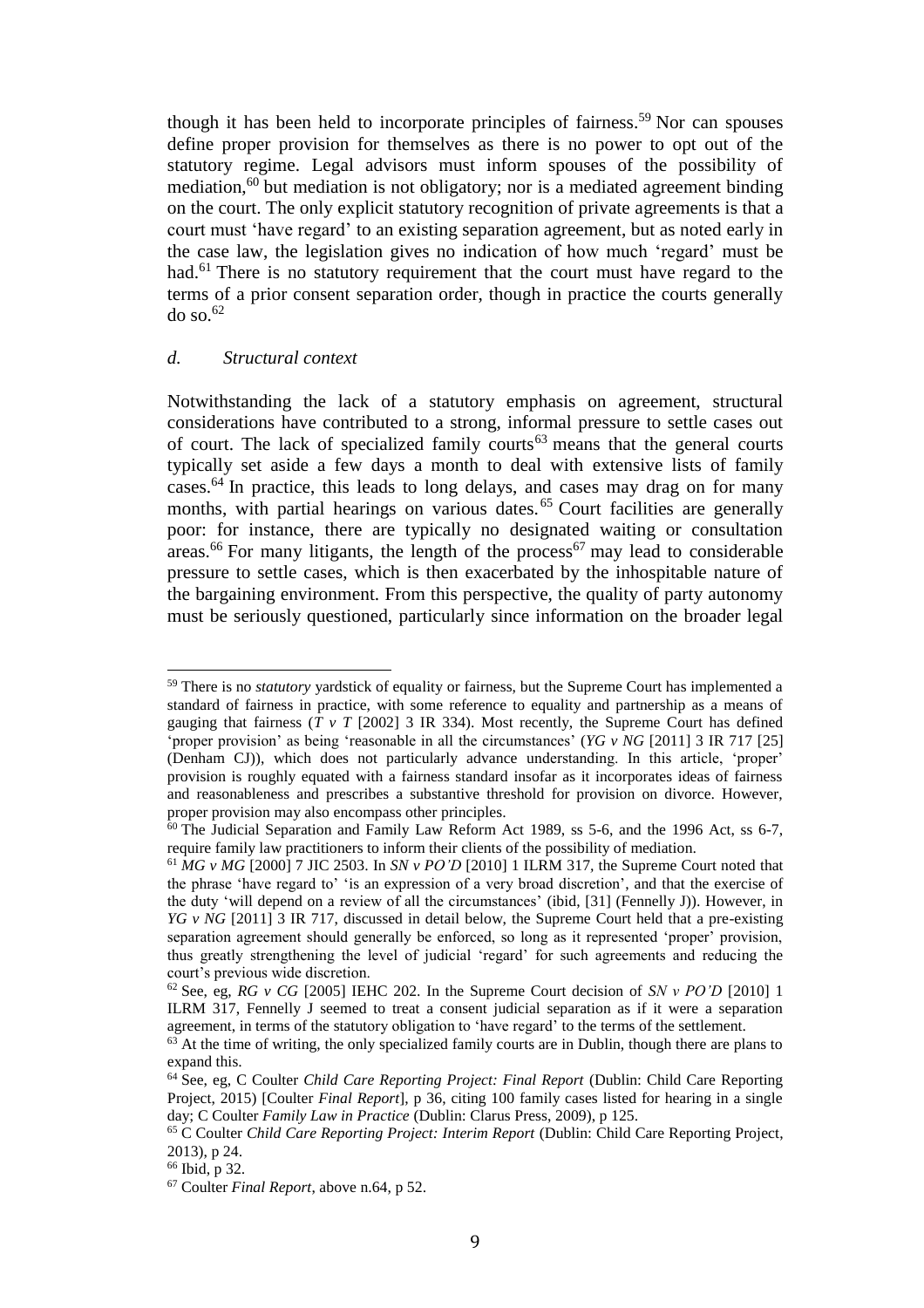picture is generally lacking, <sup>68</sup> making clients reliant on professional expertise. Obviously, these structural concerns relate primarily to divorce and judicial separation settlements, as negotiations on prenuptial agreements are conducted in a different environment. However, as discussed below, the little jurisprudence Ireland has on family autonomy essentially arises from the separation agreement and divorce settlement context, making the environment in which marital breakdown negotiations are conducted highly relevant.

Further, Ireland's current system for financial provision on marital breakdown dates only from 1989, with the enactment of the first legislation on judicial separation.<sup>69</sup> For this reason, combined with Ireland's small population, and the fact that most separation and divorce cases are heard in the Circuit Court (where there are few written judgments),<sup>70</sup> the Irish jurisprudence on marital breakdown is relatively undeveloped. This comparative dearth of case law has been exacerbated by the operation, until recently, of a strict in camera rule, which meant that family law cases were heard in private and largely went unreported. Although the in camera requirement has now been modified,  $\frac{71}{11}$  it leaves a serious legacy issue, as there is little reported case law on spousal agreements.

## *e. Jurisprudential context*

Given its traditional policy concerns, it is unsurprising that Ireland has almost no jurisprudence on prenuptial agreements.<sup>72</sup> However, it has a reasonable number of written judgments on the weight to be accorded to separation agreements and settlements, which offer some insights into judicial conceptualisations of family financial autonomy.<sup>73</sup> These insights are limited, as there has been little discussion in the case law of why marital agreements should be upheld.<sup>74</sup> The general approach appears to be one of balancing normal contractual principles (with implicit assumptions of autonomy) with the constitutional and statutory standard of proper provision (fairness), with regard also to the desirability of certainty and

 $\overline{a}$ <sup>68</sup> LA Buckley 'Irish matrimonial property division in practice: a case study' (2007) 21 Int'l J L Pol'y & Fam 48 at 49.

<sup>69</sup> The Judicial Separation and Family Law Reform Act 1989.

 $70$  In 2015, there were 4,314 applications for divorce, of which only 24 were made in the High Court. There were also 1419 applications for judicial separation, of which only 35 were made in the High Court (Courts Service, *Annual Report 2015*, above [n.33,](#page-6-0) p 43).

<sup>71</sup> Liability and Courts Act 2004, s 40(3); Civil Liability and Courts Act 2004 (Section 40(3) Regulations) 2005, SI 2005/337.

<sup>72</sup> One of the few exceptions, *In Re Tilson (Infants) (No 3)* [1951] 1 IR 1, dealt with a prenuptial agreement regarding only the religious upbringing of the children of the marriage, and was upheld on this basis. However, agreements contemplating future marital breakdown have been rejected as null and void: *Marquess of Westmeath v Marquess of Salisbury* (1830) 5 BL 1 339.

<sup>&</sup>lt;sup>73</sup> This article focuses on cases concerning prenuptial or postnuptial agreements (including separation agreements and consent orders) dealing with property division or spousal support on marital breakdown. Most cases examined concerned the weight to be accorded to separation agreements in subsequent divorce proceedings, or in applications to vary the agreed provision. The article does not analyse the variation of previous non-consensual orders, as the focus is on autonomy rather than variation as such.

 $74$  Indeed, there is no statutory definition of a separation agreement, and it seems that not all agreements relating to marital breakdown will be recognised as separation agreements within the meaning of the legislation: see, eg, *O'M v O'M* [2004] 5 JIC 0502*.*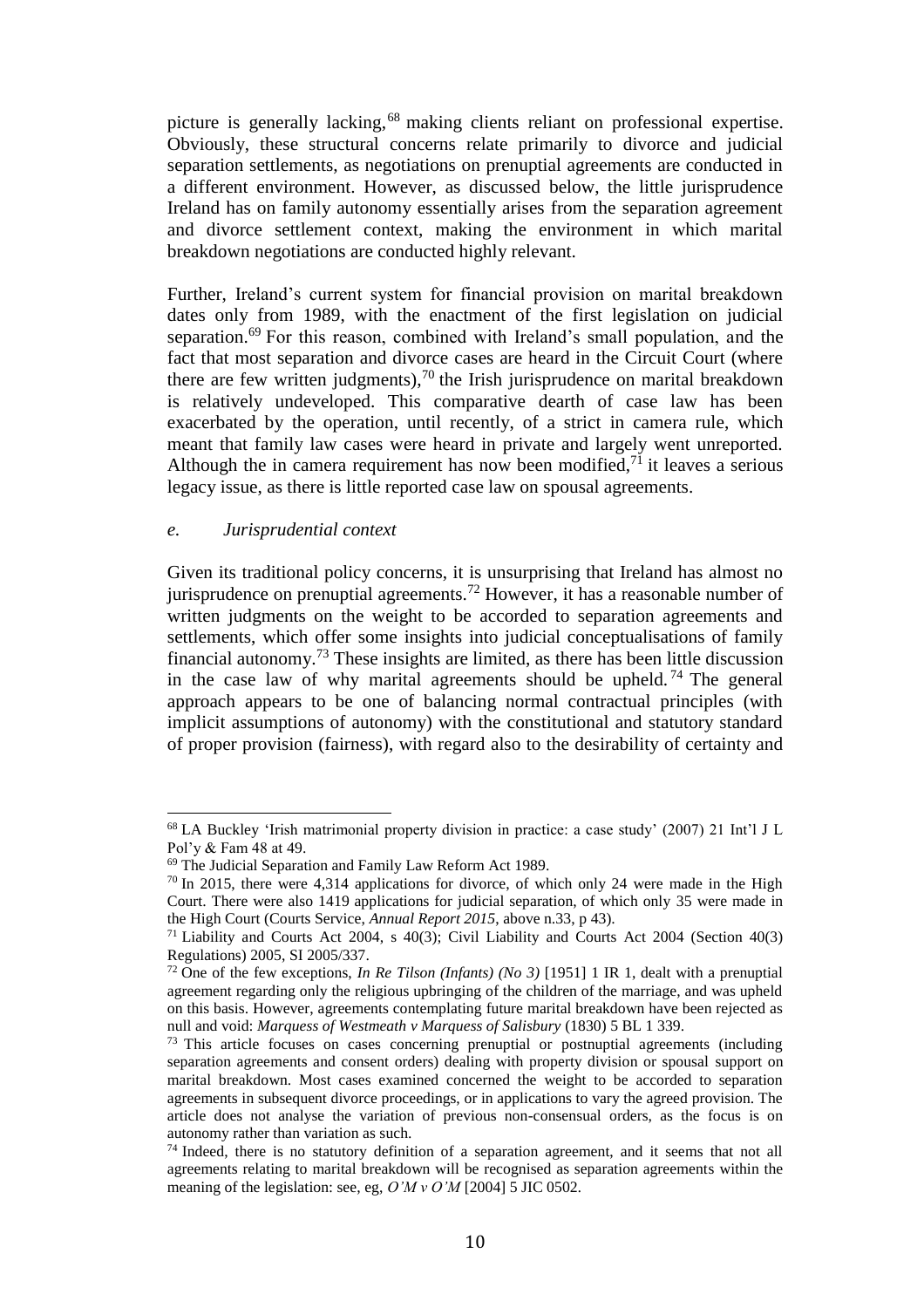finality.<sup>75</sup> Changes in the parties' circumstances are considered as an aspect of proper provision, but other issues that might impact on either autonomy or fairness have received little attention. These silences are themselves indicative. For instance, there is no reference in Irish case law to systemic gender disadvantage in the negotiation process, even though this is likely to be greater in discretionary marital property systems where spouses have no defined bargaining endowments. <sup>76</sup> Nor is there any reference to the implications of marital agreements for gender equity and the so-called 'feminization of poverty'.<sup>77</sup> There is no definitive judgment analysing what is meant by volition or capacity in the marital agreement context, or discussing the emotional or financial pressures that may apply on marital breakdown.<sup>78</sup> This may be because the constitutional and legislative emphasis on proper provision has encouraged a practical concentration on that aspect: in simple terms, the cases have not presented an autonomy-based argument but have focused on what is essentially a narrative of fairness.<sup>79</sup>

Thus, in  $K \vee K$  (*No.* 2),<sup>80</sup> the High Court emphasized that proper provision must exist or be made at the time of divorce, and that this is less likely if a separation deed is very old. In that case, a separation deed concluded nearly 20 years previously was found not to constitute proper provision in light of the  $circ$  circumstances prevailing at trial. $81$  The separation agreement was not involuntary; nor had there been any unforeseeable change in circumstances, yet the court's focus was on the proper provision standard.

More recently, in  $G \vee G$ ,  $82$  where the Supreme Court finally addressed the weight to be accorded to a separation agreement when making provision on divorce, it

<sup>80</sup> *K v K (No. 2)* [2003] IR 326.

 $\overline{a}$ 

<sup>82</sup> *YG v NG* [2011] 3 IR 717.

<sup>&</sup>lt;sup>75</sup> Irish divorce legislation does not provide for a 'clean break', but the Supreme Court has now held that, where resources permit, the court should strive for as much finality as possible under the circumstances: *T v T* [2002] 3 IR 334 at 385-386.

 $76$  Mnookin contends that 'the primary impact of the legal system is not on the small number of court contested cases, but instead on the far greater number of divorcing couples outside the courtroom who bargain in the shadow of the law': RH Mnookin 'Divorce Bargaining: the Limits on Private Ordering' in J Eekelaar and SN Katz (eds) *The Resolution of Family Conflict: Comparative Legal Perspectives* (Toronto: Butterworth & Co (Canada) Ltd, 1984) p 364. Legal entitlements or 'endowments' are therefore not only normative, but may impact on bargaining outcomes, although as Mnookin emphasises, they are just one factor that may influence the outcome (ibid, p 372).

<sup>77</sup> The only real recognition of gender equality issues is contained in the Supreme Court's emphasis on respect for home-making contributions in *T v T* [2002] 3 IR 334, discussed in LA Buckley '"Proper provision" and "property division": partnership in Irish matrimonial property law in the wake of  $T \nu T'$  (2004) 7(3) IJFL 8.

 $78$  This contrasts with the Irish law of nullity of marriage, where the courts have taken a very broad view of the pressures that might undermine the validity of an apparent consent to marriage: see *N (orse K) v K* [1985] IR 733.

<sup>79</sup> In *LB v Ireland* [2008] 1 IR 134, the husband's challenge to (inter alia) the constitutionality of aspects of the 1996 Act, particularly the section on proper provision, was rejected. However, the judgment focused on the constitutional provisions regarding property rights and the State's duty to protect the institution of marriage, rather than autonomy as such.

<sup>&</sup>lt;sup>81</sup> O'Neill J considered that although the couple had lived apart for many years they were not 'disconnected', as the wife remained as primary carer for their children until she was over 50 years old. He also considered that the basis for the husband's later success was already in place by the time the marriage broke down, and was created during the marriage; the husband's career had also benefited from his wife's child-caring role.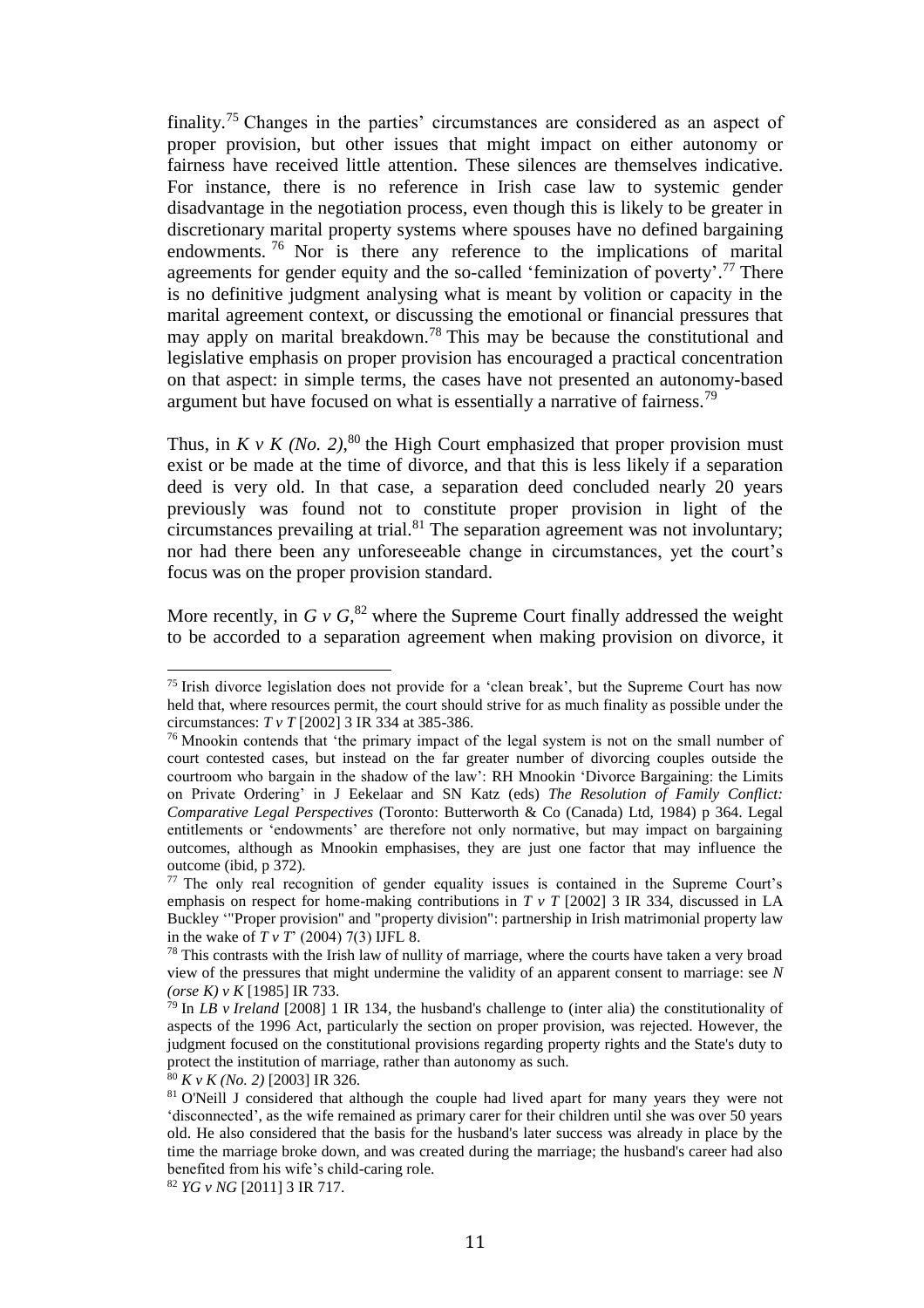repeatedly emphasized that proper provision is for the court to determine, and that 'the statutory duty prevails' over the parties' agreement.<sup>83</sup> However, the Court also emphasized the significance of autonomous decision making, stating that a separation agreement 'should be given significant weight<sup>84</sup> and is 'a significant factor<sup>85</sup> because it is 'entered into with consent by both parties'.<sup>86</sup> This applies particularly where the agreement was intended to constitute a full and final settlement, as a clean break is 'a legitimate aspiration'.<sup>87</sup> No comment was made on the nature of consent or autonomy (as these issues did not arise on the facts).<sup>88</sup>

This is the possibly the greatest lack in the Irish jurisprudence in this area - there is no analysis of the nature of consent or agreement in the family context, or of why either should matter, other than a policy emphasis on finality. There appears to be no judicial notice of the pressures that may apply in the marital breakdown context or of the possible vitiation of consent, outside of the traditional contractual and equitable doctrines.<sup>89</sup> Quite apart from the financial and emotional pressures that may apply, the highly pressured environments in which family negotiations are frequently conducted may contribute to agreements that fail to reflect either what a spouse truly wants or what he or she might hope ultimately to obtain in court. Can such an agreement truly be considered voluntary? This point has never been raised in the case law, perhaps because pressure of this kind does not fit within the accepted autonomy framework. Alternatively, it may simply be easier to raise an argument on the point of proper provision than to try to expand existing contractual and equitable doctrines (at least prior to *G v G*).

<span id="page-12-0"></span>The nearest approaches to judicial analysis of why agreements should be respected are contained in two unreported judgments of the High Court, both given by Abbott J. In  $JC \vee MC$ ,<sup>90</sup> Abbott J stated that spouses might go further than they were willing to do, financially or otherwise, to achieve finality. The benefits of closure were not only financial, but could also be non-material, such as 'physically, emotionally and even spiritually clear personal spaces' for the parties.<sup>91</sup> The emphasis here is more on policy than on autonomy, though the standard liberal view of autonomy and volition is implicit.

In  $S J N$  v  $P CO D$ , <sup>92</sup> Abbott J went further and summarised the interest of divorcing spouses and of the public in upholding 'full and final settlement'

 $\overline{a}$ 

<sup>91</sup> Clissman, above n[.90,](#page-12-0) p 69.

<sup>83</sup> Ibid, [25] (Denham CJ).

 $84$  Ibid,  $[22(i)]$  (Denham CJ).

 $85$  Ibid,  $[22(iv)]$  (Denham CJ).

<sup>86</sup> Ibid, [22(i)] (Denham CJ).

 $87$  Ibid,  $[22(ii)]$  (Denham CJ).

<sup>88</sup> The remainder of the judgment focused on what might amount to a significant change in circumstances, and the scope of proper provision.

<sup>&</sup>lt;sup>89</sup> Although some judicial notice has been taken of power disparities in the English case law post-*Radmacher*, Thompson notes that 'unless fairly extreme', these 'do not appear to weigh heavily with the courts when considering whether a prenup should be considered unfair' (Thompson, above [n.29,](#page-5-0) at 29).

<sup>90</sup> *JC v MC* (HC, 22 January 2007; *Irish Times*, 19 February 2007; additional details in I Clissman 'Trends in Divorce: a Review of Recent Case Law' (conference paper, Law Society of Ireland CPD Seminar: 'Divorce – Ten Years On' (Dublin, 27 February 2007))*.*

<sup>92</sup> *SJN v PCO'D* (HC, 29 November 2006; details taken from Clissman, above n. [90,](#page-12-0) and the report of the Supreme Court appeal (*SN v PO'D* [2010] 1 ILRM 317)).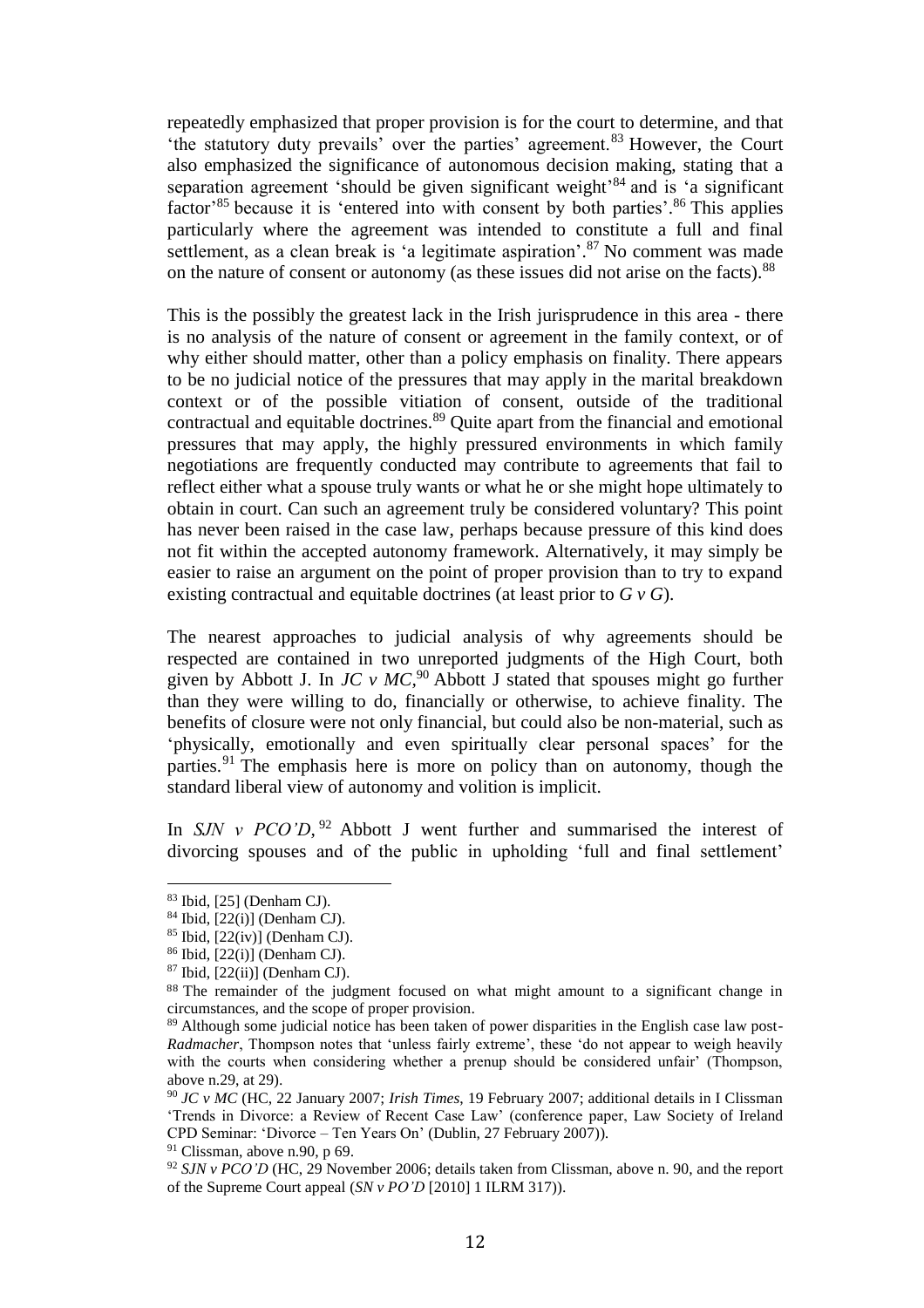clauses as being based on four factors: commercial and economic reasons; the sharing and avoidance of risk; the avoidance of emotional turmoil and unresolved conflict due to uncertainty and the risk of continued litigation; and the avoidance of further costs. He emphasized that 'relieving social legislation' should not inhibit the pursuit of commercial goals, and that the court was obliged to consider not just the quantitative aspects of the asset division, but also its 'qualitative aspects', relating to matters such as the architecture and sharing of risk.<sup>93</sup> Abbott J commented that 'those who bear the most risk should enjoy the greater reward in economic terms', and that the 'full and final settlement' clause was a means of establishing this 'basic fairness'.<sup>94</sup> Emotionally, it was natural and desirable that spouses might agree to a 'full and final settlement' clause to guarantee stability and security for themselves and their children, and this was legitimate provided there was no undue influence. Abbott J therefore concluded that 'very considerable weight indeed' should be given to 'full and final settlement' clauses.<sup>95</sup>

Abbott J's judgment clearly views respect for the parties' agreement as an aspect of fair or proper provision, and again emphasises policy concerns. The closest the judgment comes to an analysis of autonomy lies in the implicit assumption that the parties have consciously and voluntarily chosen to prioritise what is of most personal concern, and that this should be respected. Other than the brief reference to undue influence, there is no recognition that the emotional and financial pressures of the separation context may undermine autonomy.<sup>96</sup>

The limited judicial discussion of autonomy is of concern because of the increasing emphasis the Irish courts appear to be placing on agreements. This is most evident in the judicial discussion of whether a change of circumstances is required to vary an agreement or is merely a relevant factor.  $97$  Obviously, requiring such a change places a greater premium on autonomy. In *MG v MG*, 98 Judge Buckley looked for guidance to Canadian jurisprudence on the variation of orders.<sup>99</sup> Citing the Canadian decision in *Willick v Willick*, <sup>100</sup> Judge Buckley noted the emphasis of L'Heureux Dubé J that it is difficult to foresee future circumstances<sup>101</sup> and that 'sufficiency' of change 'must be defined in terms of the parties' overall financial situation'.<sup>102</sup> Furthermore, the objective foreseeability of a change does not necessarily mean that it was actually contemplated. L'Heureux Dubé J had concluded that a change must be based on 'a material change of

<sup>93</sup> Clissman, above n. [90](#page-12-0)*,* p 50.

<sup>94</sup> Ibid, p 47.

<sup>95</sup> Ibid, p 48.

<sup>&</sup>lt;sup>96</sup> A similar approach appears to prevail in other cases where courts comment, even briefly, on enforcing agreements. For instance, in *CO'C v DO'C* [2009] IEHC 248, Dunne J simply stated that 'the courts would uphold agreements freely entered into at arms length by parties who were properly advised'.

<sup>97</sup> See, eg, *RG v CG* [2005] IEHC 202; *B v B* (HC, 8 December 2005); *McM v McM* [2006] IEHC 451.

<sup>98</sup> *MG v MG* [2000] 7 JIC 2503 (Circuit Family Court).

<sup>&</sup>lt;sup>99</sup> It must be noted that the Canadian provisions on varying financial provision cited by Judge Buckley (Divorce Act 1985, s 17) have no equivalent in Ireland, so that the exercise to this extent must be doubtful.

<sup>100</sup> *Willick v Willick* 119 DLR 4 th 405.

<sup>101</sup> Ibid, at 438.

<sup>102</sup> Ibid, at 442.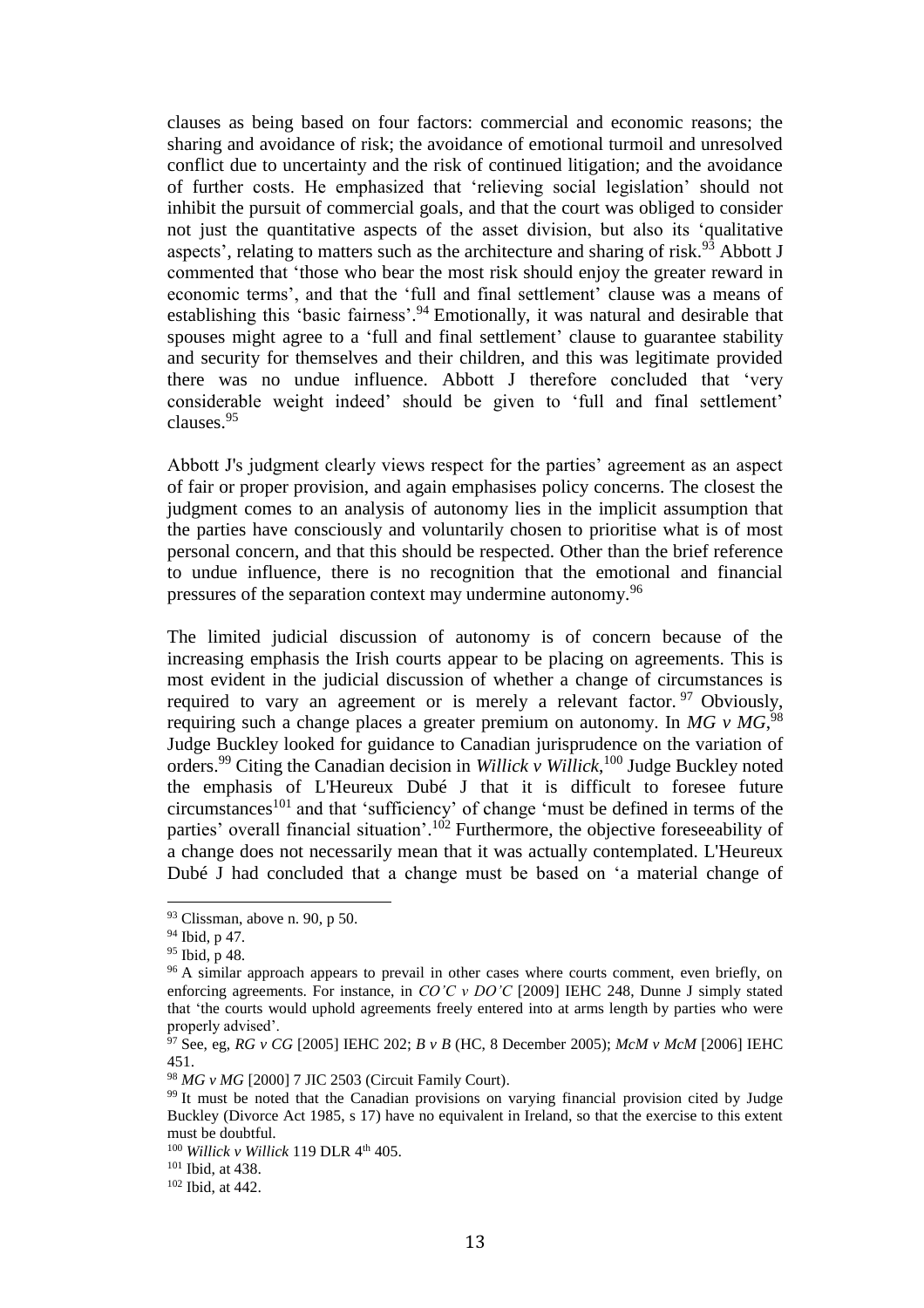circumstances… such that, if known at the time would likely have resulted in different terms'.<sup>103</sup> Judge Buckley also cited L'Heureux Dubé J's judgment in  $G(L)$  v  $B(G)$ ,<sup>104</sup> where (citing Wilson J in the previous Canadian decision of *Pelech v Pelech*) <sup>105</sup> she emphasized both individual responsibility and autonomy, and the objectives of the (Canadian) Divorce Act 1985 as a measure by which to gauge the weight to be accorded to an agreement. Judge Buckley concluded that there were 'good reasons why a court should be slow to alter existing agreements'; these included the protection of children and the promotion of finality and a clean break in appropriate cases, particularly where the parties were 'well-educated intelligent persons, who have had the benefit of competent legal advice before entering into a separation agreement which is of recent date'.<sup>106</sup> Accordingly, there should be a 'sufficient change' to merit intervention.<sup>107</sup> This clearly assumes autonomy since it is expected that persons who are 'intelligent' and 'independently legally advised' will make well-informed, personally beneficial decisions. As previously noted, this is not necessarily the case in practice.

More recently, in  $G \vee G$ ,  $^{108}$  the Supreme Court confirmed the need for a significant change of circumstances before an agreement that otherwise constituted proper provision could be revisited.<sup>109</sup> The Court emphasized that, without a change in circumstances from the time of the agreement, 'then *prima facie* the provision made by the Court would be the same, as long as it was considered to be proper provision'.<sup>110</sup> This is not quite giving primacy to the agreement, as the agreement must be evaluated to ensure it constitutes proper provision. Though not explicitly stated, this evaluation must presumably occur in relation to the time of the agreement as well as the time of the hearing. Simply upholding an agreement without further enquiry unless there were changed circumstances could not discharge the court's duty to ensure proper provision. Hence, spouses are not given full autonomy, as they must still meet the required standard. However, if an agreement amounted to proper provision when made, it will be presumed still to do so unless otherwise proven. This gives the parties some measure of certainty and finality and respects their autonomy. However, the Supreme Court placed no emphasis on the need to examine the quality of the initial agreement, and made no reference to the difficult emotional context in which many such agreements are concluded.

<sup>103</sup> Ibid, at 460.

<sup>104</sup> *G(L) v B(G)* 127 DLR 385.

<sup>105</sup> *Pelech v Pelech* (1987) 38 DLR 641 at 676.

<sup>106</sup> *MG v MG* [2000] 7 JIC 2503 at 1.

<sup>&</sup>lt;sup>107</sup> On the facts, the only 'sufficient change' was a significant increase in property values, and the court awarded the husband a small share of the proceeds of the family home, if it should ever be sold. The parties' divorce, the husband's remarriage and subsequent unemployment were not deemed 'unforeseeable'.

<sup>108</sup> *YG v NG* [2011] 3 IR 717.

 $109$  Ibid,  $[22(vi)]$  (Denham CJ).

 $110$  Ibid,  $[22(v)]$  (Denham CJ). A relevant change in circumstances might include the impact of the economic downturn, if this has made the original orders unviable (*CQ v NQ* [2016] IEHC 486), though this is not to be understood as a 'rogue's charter' (*MO'B v BO'B* [2012] IEHC 621 [13] (Abbott J)).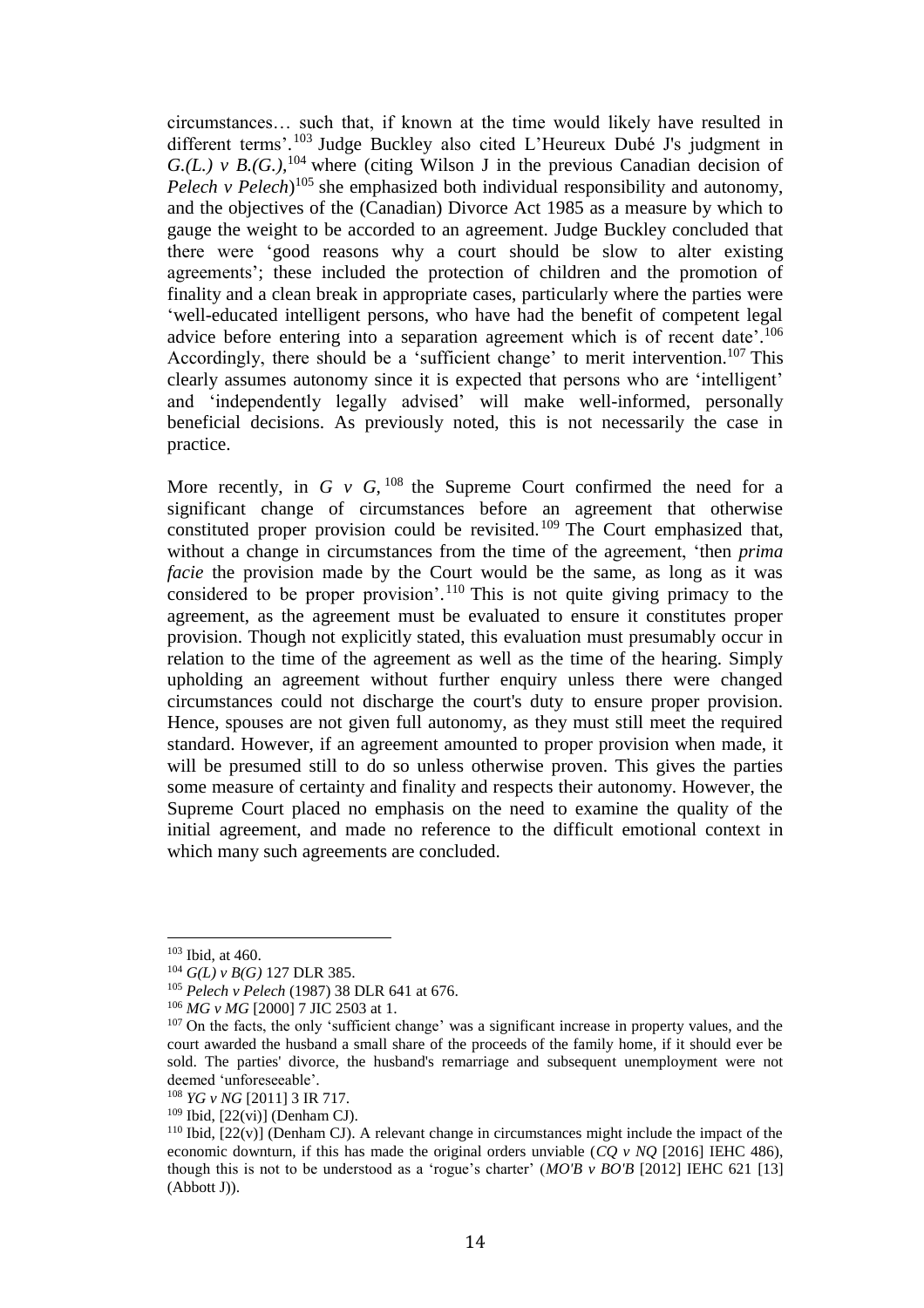*G v G* was decided in the wake of the seminal decision of the Supreme Court of England and Wales in *Radmacher v Granatino*, <sup>111</sup> although it made no reference to that case and dealt with separation rather than prenuptial agreements. In *Radmacher*, the Supreme Court of England and Wales rejected as obsolete the long-standing public policy rule against agreements providing for future separation. Instead, the majority held that a pre- or post-nuptial agreement should be given effect where it was freely entered into by both parties, with a full appreciation of its implications, unless in the circumstances prevailing at the time of trial it would be unfair to hold the parties to their agreement. Effectively, therefore, the ruling introduced a presumption in favour of enforcing prenuptial agreements, and placed the onus on the spouse challenging the agreement to demonstrate why it should not be upheld. This was justified by the need to respect individual autonomy and avoid paternalism.<sup>112</sup> Although the majority noted the possibility of power imbalances, $^{113}$  thus adverting to some relational concerns, it held that the parties must generally be assumed to be capable of looking after themselves.<sup>114</sup> This very limited relational analysis contrasts with the dissenting opinion of Lady Hale, who emphasised the potential effect of changing circumstances and family decisions over time.<sup>115</sup> Noting that spouses 'often compromise their individual best interests' <sup>116</sup> for relational reasons, she also emphasised the different power dynamic applicable in the prenuptial as compared to the commercial context,  $117$  as well as the broader implications of upholding prenuptial agreements for gender equality.<sup>118</sup>

Arguably, the Irish Supreme Court in *G v G* drew on the strong policy emphasis of the majority in *Radmacher* on autonomy and the vindication of personal choice, while failing to explore these considerations in a meaningful way: the entire autonomy analysis (outlined previously) was contained in two sentences. The Irish Supreme Court made no reference whatever to bargaining inequalities or relational context, falling short of even the limited level of acknowledgement of these concerns by the majority in *Radmacher*. Unfortunately, this lack of analysis has had serious consequences, as later courts have effectively interpreted the Supreme Court's judgment to mean that the parties' agreement now sets the parameters for what is considered 'proper'. Hence, courts are unwilling to intervene with the agreed level of provision unless one party is clearly left in need.<sup>119</sup> Thus, in  $F \vee F$ , <sup>120</sup> Abbott J stated that he would have given 'decisive weight' to the agreement but for the fact that the husband, on the facts, required a

<sup>111</sup> *Radmacher v Granatino* [2011] 1 AC 534..

<sup>112</sup> Ibid, [78].

<sup>113</sup> Ibid, [42].

<sup>114</sup> Ibid, [51].

<sup>115</sup> Ibid, [175].

<sup>116</sup> Ibid.

<sup>117</sup> Ibid, [137].

 $118$  Ibid.

<sup>&</sup>lt;sup>119</sup> In fact, *G v G* explicitly left the question more open than this. While the Supreme Court emphasised that the agreement should receive 'significant' weight, it also stressed the need to make proper provision, and the duty to consider all the circumstances carefully, including any changes in circumstances. It specifically mentioned a variety of factors (not all needs-related) that might impact on the level of provision, notwithstanding the agreement, while stating that this list was not intended to be conclusive: *YG v NG* [2011] 3 IR 717 [22]. <sup>120</sup> *F v F* [2012] IEHC 620.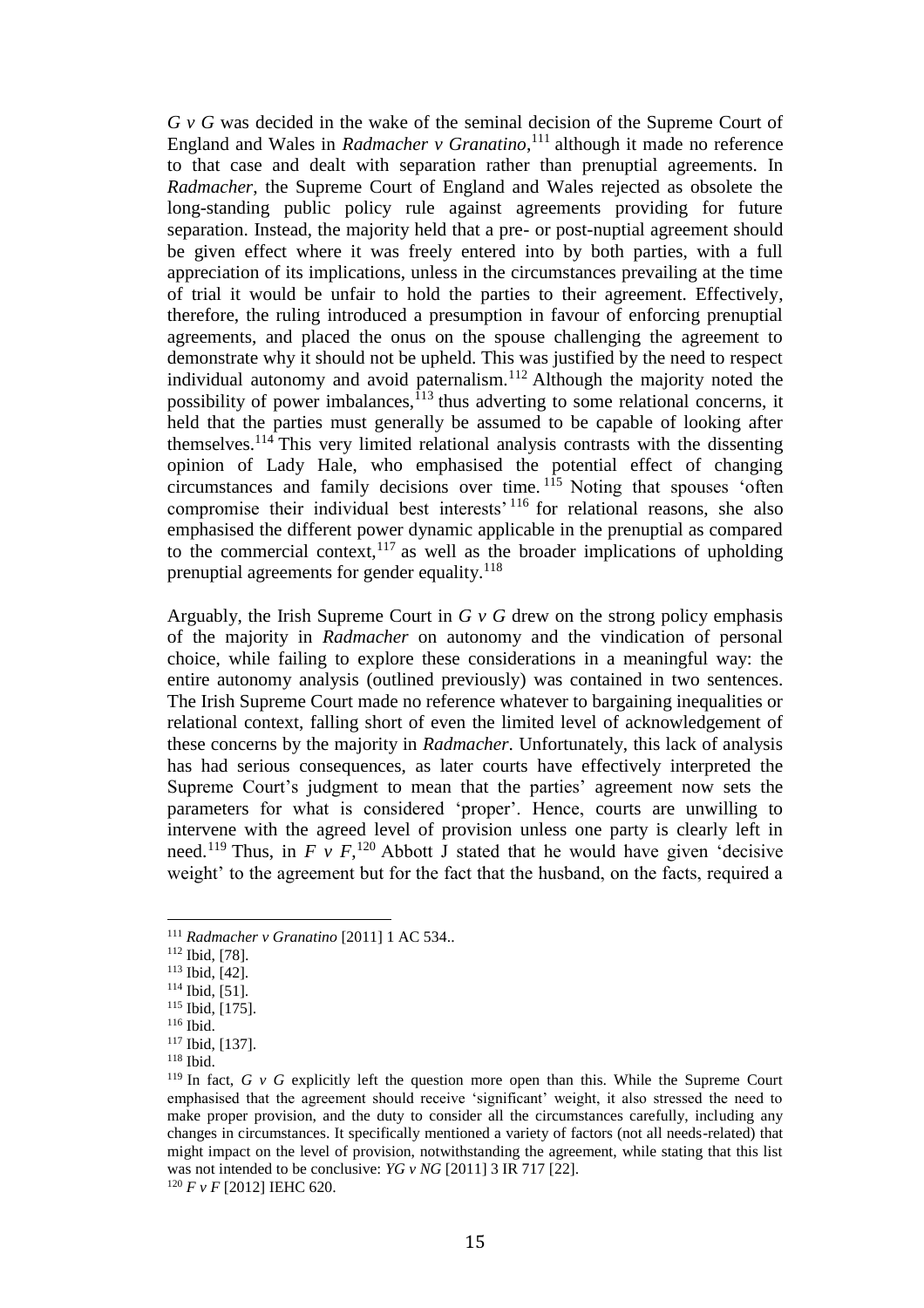small capital sum to enable him to move to a new location. <sup>121</sup> Similarly, in *DT v FL*,<sup>122</sup> Abbott J held that 'The... agreement... should be given almost decisive weight subject to the exception or exceptions indicated by the particular needs arising from the failure of the settlement to address them… It would seem now that where there is a prior agreement the judgment is not "too harsh" if needs are met'.<sup>123</sup> Accordingly, the court could no longer give weight to considerations such as home-making contributions or the loss of career opportunities.

It appears therefore that the level of protection afforded by the constitutional proper provision standard has been significantly eroded. This increases the scope for personal decision-making, but also reduces the extent to which the proper provision requirement might be used to address issues of time-framing, since what is 'proper' is now assessed by reference to the agreement, rather than the parties' lived reality.<sup>124</sup> This makes it even more imperative to ensure that the agreement truly represents the voluntary choice of both parties. It is troubling that, at present, in Ireland, there is no requirement that the parties to a separation agreement had any legal advice at all. For instance, in  $F \vee F$ , the parties had made an oral agreement, which they later reduced to writing without any legal assistance. The agreement was upheld as it 'represented a fair attempt by the parties in layman's terms to finalise their financial affairs', even if it was 'not an agreement which lawyers would draft in the circumstances'.<sup>125</sup> In *DT v FL*, the wife had received long-distance advice from a legal practitioner she had never met. There were significant shortfalls in the advice received (for instance, she was not told that the entitlement to 15 years of maintenance under Dutch law was about to be reduced to 12 years). Again, however, the agreement was upheld, as Abbott J was not convinced that the wife could have obtained a better agreement even with superior advice, in the legal context at the time.<sup>126</sup> Commenting that the wife 'knew well what she was doing', $127$  Abbott J held that the agreement was not to be set aside, though he found that it was inadequate in certain respects and accordingly ordered additional provision.<sup>128</sup>

<span id="page-16-0"></span>In one sense, if the court is satisfied that the parties made a free and well-informed decision, particularly one that accords with accepted standards for provision, the issue of independent advice becomes less relevant. It is presumably this point that Abbott J intended to make in *DT v FL*, notwithstanding the questionable quality of the legal advice in that case. However, the lack of any requirement for independent advice makes it more difficult to evaluate how well-informed the

 $121$  Ibid, [11].

<sup>122</sup> *DT v FL* [2012] IEHC 612.

<sup>123</sup> Ibid, [6].

 $124$  Since the courts have not yet addressed the issue of prenuptial agreements, it is unclear whether the courts will evaluate the agreed provision in light of the parties' continuing relationship, even though the emphasis on the need for provision to be evaluated as at the date of the order should in principle allow for this.

<sup>&</sup>lt;sup>125</sup> *F*  $\overline{v}$  *F* [2012] IEHC 620 [11]. Significantly, the autonomy of the parties was not challenged in this case, and both parties had acted upon the agreement.

<sup>126</sup> *DT v FL* [2012] IEHC 612 [10].

<sup>127</sup> Ibid.

 $128$  These orders were partially overturned by the Court of Appeal, though no written judgment is available: T Healy, 'Businessman must pay ex-wife  $\epsilon$ 5,000 monthly maintenance and  $\epsilon$ 300,000 lump sum', *Irish Independent* (Dublin, 4 December 2015).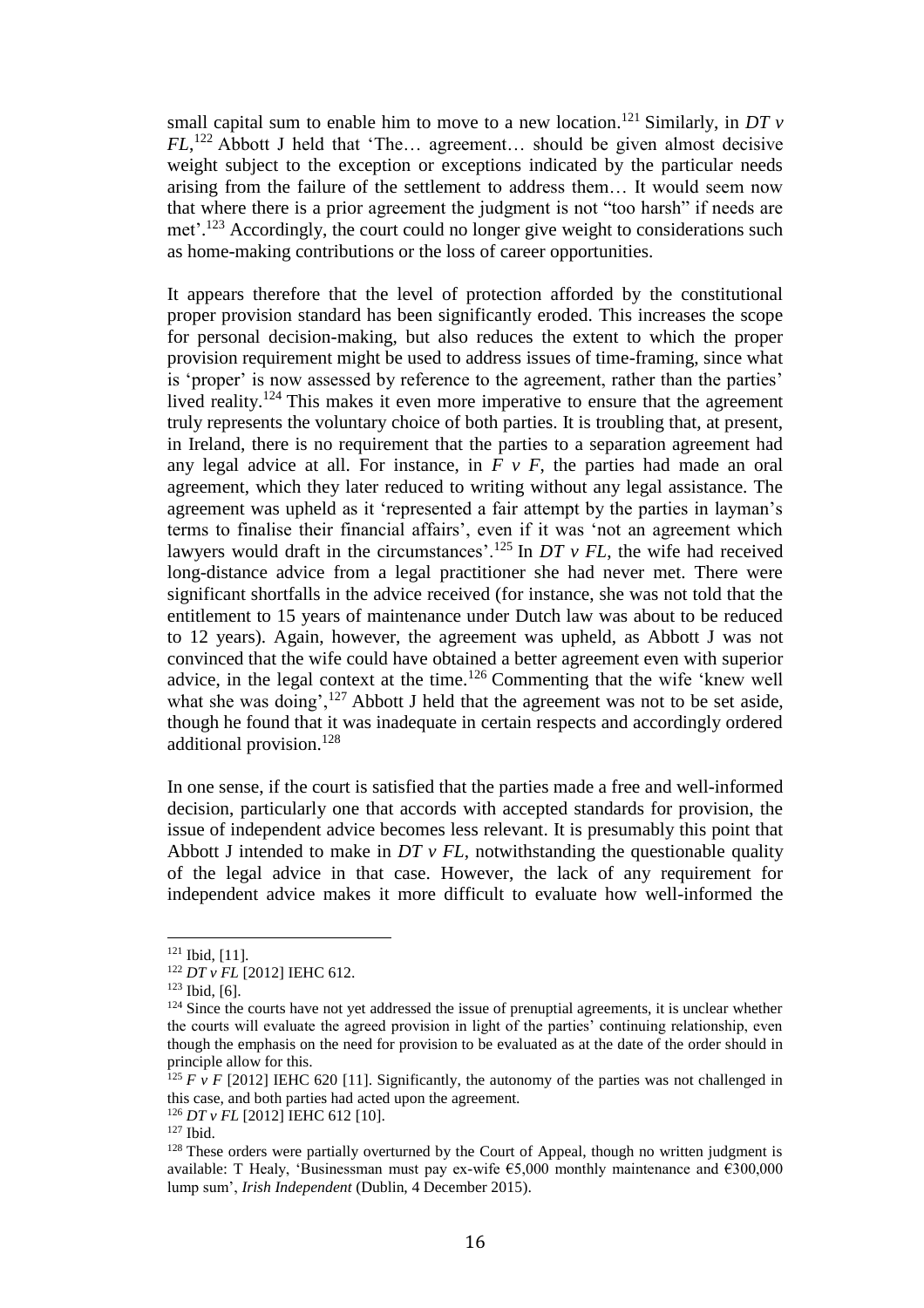parties were, or the degree of pressure they were under. There is therefore an increased risk of non-autonomous agreements being upheld, as well as unfair ones.

Overall, it appears that autonomy is increasingly prized in Irish divorce law. Although proper provision remains the primary criterion, this is now interpreted as incorporating respect for separation agreements. The change is clearly driven by policy concerns regarding certainty and finality. Although these are legitimate concerns, the increased emphasis on autonomy is disturbing given the lack of analysis of that concept. To date, the explanation of autonomy is implicitly based on traditional liberal assumptions of rationality, capacity and volition. While the High Court has noted that priorities may be non-financial, there has been no acknowledgement of the pressures of marital breakdown or of the other relational concerns that may affect autonomy. This is in marked contrast to the judicial approach adopted in other contexts, such as nullity of marriage, which is highly developed in Irish law.<sup>129</sup> The restrictive approach to autonomy and the narrow range of policy concerns currently considered by the courts may lead to agreements being upheld irrespective of whether they were truly voluntary, or whether upholding them is socially beneficial. This danger is particularly acute given the new necessity to demonstrate significantly altered circumstances before an agreement will be reviewed. Given the curtailment of proper provision arguments in  $G \vee G$  (as subsequently interpreted), a move to pleading autonomy issues may be the next logical step for claimants. It is significant that *DT v FL* involved a (failed) challenge to the agreement itself, based on the lack of adequate advice, which allegedly undermined the quality of the plaintiff's decision-making.

# **3. The Study Group's proposals**

The Study Group's recommendations, made in 2007, were broadly similar to the subsequent proposals of the Law Commission for England and Wales, made in 2014. This is particularly noteworthy given that the Law Commission's report was the culmination of several years of public consultation and policy evaluation, whereas the Study Group was allowed only three months to make its recommendations, which did not permit public consultation.<sup>130</sup>

Both sets of proposals advocated recognition for prenuptial agreements, though the Study Group's recommendations did not go as far as those of the Law Commission. The Law Commission recommended that pre- or post-nuptial agreements providing for the financial consequences of future marital breakdown should not be void on public policy grounds. <sup>131</sup> Following *Radmacher,* such agreements would be upheld unless they were unfair in the circumstances

<sup>129</sup> For instance, in *N (orse K) v K K* [1985] IR 733, Finlay CJ stated that marriage required a 'fully free exercise of the independent will of the parties' that is not affected by 'external pressure or influence'. The majority of Supreme Court identified force of habit, relational influence, ignorance and trauma as factors that might combine to prevent independent decision-making, even without explicit pressure.

<sup>&</sup>lt;sup>130</sup> Study Group, above n[.3,](#page-1-1) p 9. Expert input was, however, invited.

<sup>131</sup> Law Commission, above n. [9,](#page-1-2) at para 4.29.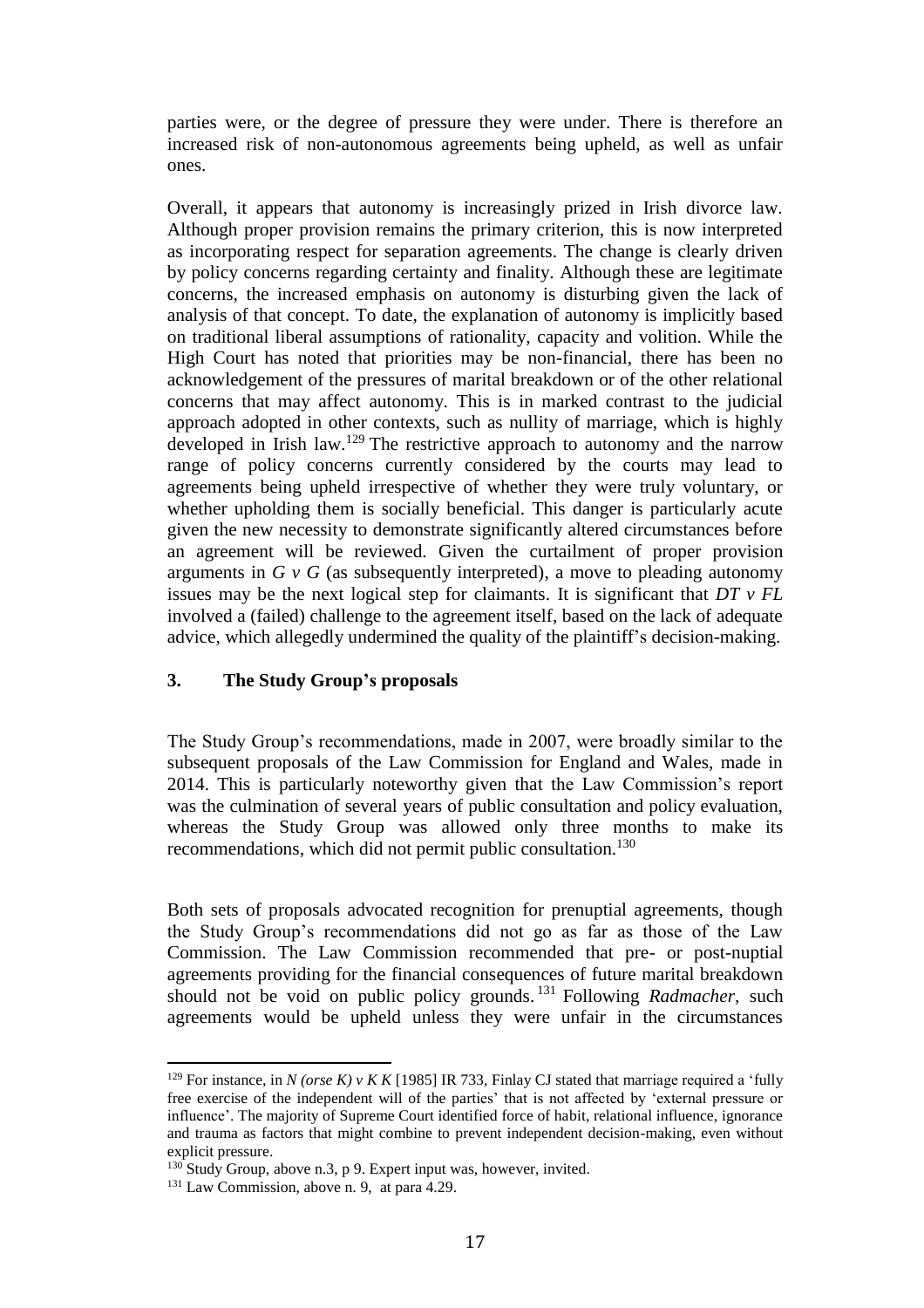applying at trial.<sup>132</sup> In addition, the Law Commission recommended legislating for 'qualifying nuptial agreements', a new class of agreement that would be fully enforceable (subject to procedural safeguards) without reference to substantive fairness, provided only that spouses could not contract out of meeting each other's needs.<sup>133</sup> The Study Group, on the other hand, felt that prenuptial agreements should be a relevant factor for consideration in making financial orders under the marital breakdown legislation, but should not, and could not, be dispositive. Hence, the Study Group recommended legislating for the legal recognition of prenuptial agreements, rather than their enforceability, <sup>134</sup> or even presumptive enforceability. Its recommendation thus fell short of the *Radmacher* position affirmed by the Law Commission; nor did the Study Group recommend a system of binding agreements.

This difference in approach was largely due to the different national contexts in which the two sets of recommendations were made: Ireland had no equivalent of *Radmacher*, and is constrained by constitutional criteria that do not apply in England and Wales. However, this dissimilarity apart, both reports placed a strong emphasis on (effectively identical) procedural safeguards.<sup>135</sup> Thus, both required that the parties to the prenuptial agreement should have received independent legal advice;<sup>136</sup> that there should be no material non-disclosure;<sup>137</sup> and that the agreement should be signed at least 28 days in advance of the wedding.<sup>138</sup> Unlike the Law Commission, <sup>139</sup> the Study Group made little reference to autonomy concerns, <sup>140</sup> other than the recommended procedural safeguards: the Study Group's report includes just a brief statement that normal contractual doctrines would continue to apply.<sup> $141$ </sup> Also unlike the Law Commission,<sup>142</sup> the Study Group did not stipulate the parties could not contract out of meeting needs, since it felt this was inherent in the constitutional proper provision requirement.<sup>143</sup>

 $132$  Ibid, at para 6.4.

<sup>&</sup>lt;sup>133</sup> Law Commission, above n. [9,](#page-1-2) at para 1.34.

<sup>&</sup>lt;sup>134</sup> Ibid, p 66. The Study Group also recommended that prenuptial agreements should be reviewable in the event of death: ibid, p 77.

<sup>&</sup>lt;sup>135</sup> Note however that the procedural safeguards recommended by the Law Commission related to qualifying nuptial agreements only, and did not apply to other marital agreements.

<sup>&</sup>lt;sup>136</sup> Study Group, above n[.3,](#page-1-3) p 85; Law Commission, above n[.9,](#page-1-2) at paras 6.125 and 6.142.

<sup>137</sup> Law Commission, above n[.9,](#page-1-2) at para 6.91; Study Group, above n[.3,](#page-1-1) p 85 (though the Study Group reference is to 'full' rather than 'material' disclosure).

<sup>138</sup> Study Group, above n[.3,](#page-1-1) p 85; Law Commission, above n[.9,](#page-1-2) at para 6.65. There are minor distinctions: the Study Group recommended that the agreement should be 'in writing', whereas the Law Commission considered it should be by deed (at para 6.36) and should include a specific acknowledgement by the parties that they are aware of the effects of the deed (at para 6.40).

<sup>&</sup>lt;sup>139</sup> The Law Commission noted the potential for relational pressure (Law Commission, above n[.9,](#page-1-2) at paras 5.76 and 6.162), although it ultimately failed to address the question of external or third party pressure, since disclosure and procedural safeguards are not really an answer to this: see the discussion at paras 5.28-534 of the report). Ultimately, the Law Commission concluded that the argument for certainty was stronger than argument for autonomy (ibid, at para 5.35).

<sup>&</sup>lt;sup>140</sup> The Study Group addressed the issue of family autonomy (above n[.3,](#page-1-1) p 48) but did not address the issue of relational power imbalances.

<sup>&</sup>lt;sup>141</sup> Study Group, above n[.3,](#page-1-1) p 85.

<sup>&</sup>lt;sup>142</sup> Law Commission, above [n.9,](#page-1-2) at para 5.84.

 $143$  Study Group, above n[.3,](#page-1-1) pp 18-19 and 62.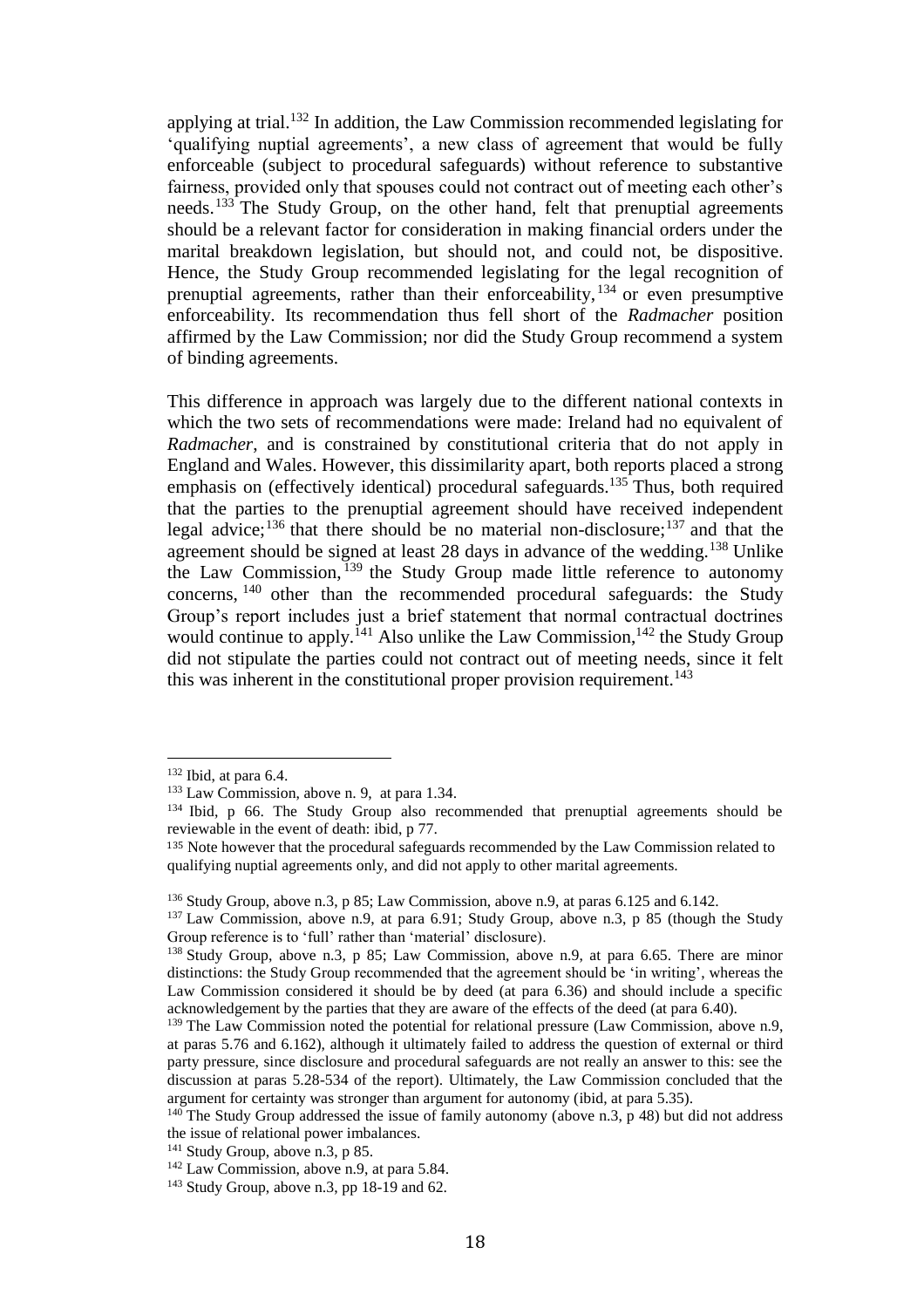The Study Group therefore made two key assumptions. First, it assumed that legal advice, disclosure and timing requirements, combined with traditional contractual doctrines, are sufficient safeguards for autonomy. Second, it assumed that the constitutional requirement of proper provision would operate as a bulwark against unfairness, avoiding any risk of the 'feminisation of poverty' effect experienced elsewhere.<sup>144</sup> This second assumption was reasonable in light of the family law jurisprudence at the time. Nevertheless, both assumptions have proved problematic.

The main problem with the Study Group's first assumption is that it is based on a very limited conception of autonomy, premised on a general assumption of free choice and volition. The Study Group does not ask whether traditional approaches to contract, based on liberal ideology, are appropriate in the family context; unlike the Law Commission, <sup>145</sup> it makes no reference to cultural, community and relational pressures, or to bargaining inequalities, and the implications of these factors in the family context. This is important because of the Irish courts' very narrow approach to autonomy in the family financial agreement context: as noted previously, the case law on separation agreements makes no reference to the emotional pressures that may apply in marital breakdown, or to the presence of systemic gender disadvantage in the negotiation process – points that have received at least some recognition in the case law in England and Wales.<sup>146</sup>

This is significant because of the increased emphasis on upholding agreements following *G v G*, and the consequent erosion of the proper provision standard (which also undermines the Study Group's second assumption). If, as subsequent case law suggests, the presence of a separation agreement means that the scope of proper provision is now restricted to need, there is clearly more potential for unfairness than previously thought. While the Supreme Court's emphasis on need might be thought to prevent the risk of poverty at least (and the gendered implications of this), this is not necessarily the case, since need  $-$  like fairness  $$ clearly has a subjective element. Furthermore, as suggested in *G v G* and subsequently in  $DT \vee FL$ , 'need' in this context may be restricted to those needs not already dealt with in the agreement (with no reference as to whether the agreement dealt adequately with such needs).<sup>147</sup> That the interpretation of need can vary significantly is clear: it appears that the orders made by Abbott J in *DT v FL* were significantly reduced on appeal, although no written judgment is available.<sup>148</sup> The courts may even distinguish between 'real need' and 'need', as

<sup>144</sup> Ibid.

<sup>&</sup>lt;sup>145</sup> Law Commission, above [n.9,](#page-1-2) at paras 5.76 and 6.162.

<sup>146</sup> See, however, Thompson's comments on case developments since *Radmacher*, highlighting the high level of power disparity now apparently required for an agreement to be regarded as unfair: Thompson, above n[.29,](#page-5-0) p 27-30.

<sup>&</sup>lt;sup>147</sup>  $G \nu G$  noted that the 'new' or 'changed' needs of a spouse could be a relevant circumstance for consideration (*YG v NG* [2011] 3 IR 717[22]), or that improved resources might enable the

meeting of a 'different' need (ibid, at [34]). However, in *DT v FL*, Abbott J considered that *G v G* required him to give the agreement almost decisive weight, 'subject to the exception or exceptions indicated by the particular needs arising from the failure of the settlement to address them' (*DT v FL* [2012] IEHC 612 [6]).

<sup>&</sup>lt;sup>148</sup> See Healy, above [n.128.](#page-16-0)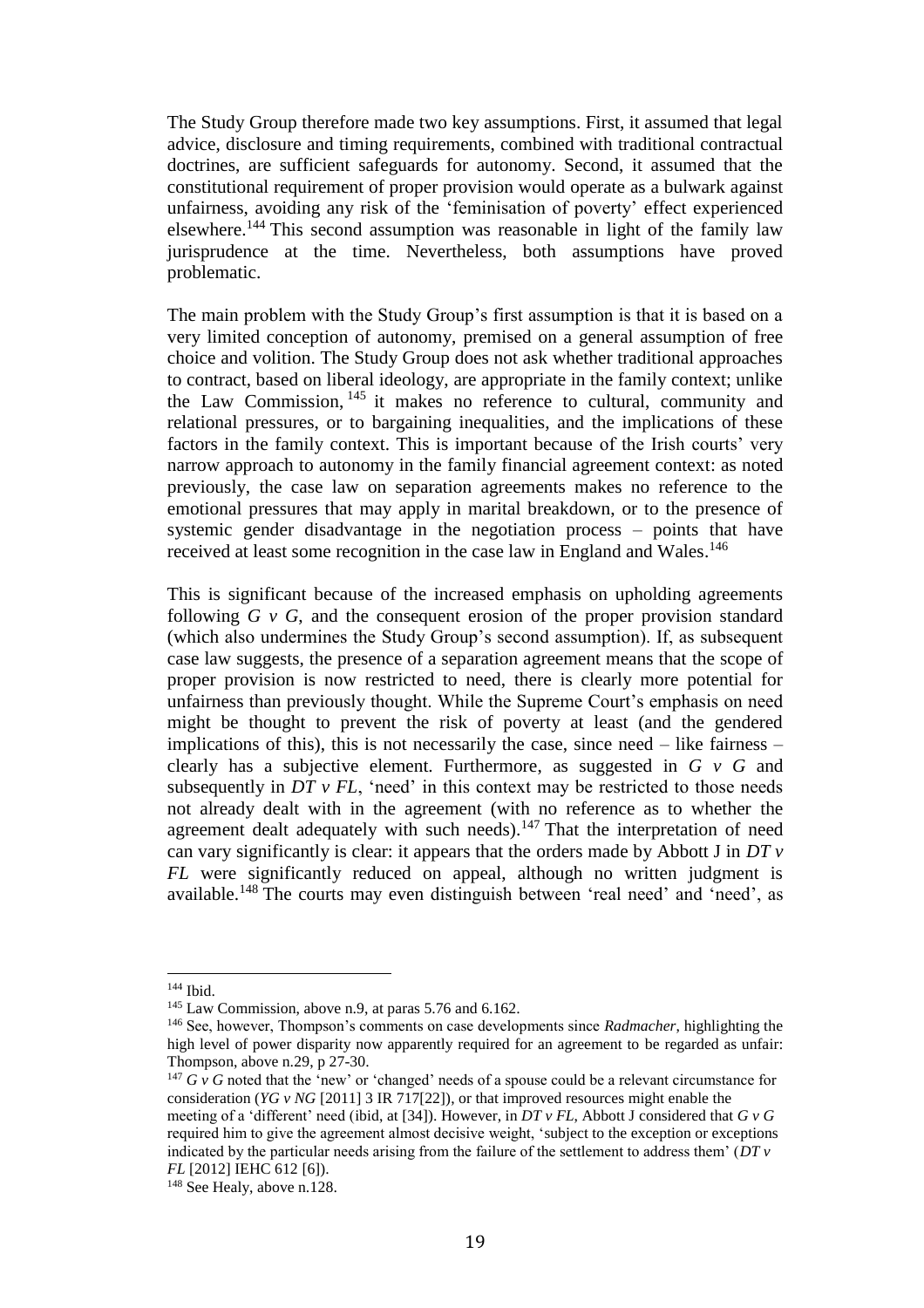suggested in *Radmacher*,<sup>149</sup> further reducing the effectiveness of the constitutional safety net.

The increased emphasis on agreements has been particularly troubling in the separation context due to the lack of mandatory safeguards. As outlined previously, agreements have been upheld where the parties did not receive legal advice, or where the advice received was inadequate. <sup>150</sup> Procedural safeguards such as those proposed by the Study Group and Law Commission are by no means fool-proof: even adequate legal advice does not really address underlying power disparities. Similarly, cut-off dates for the agreement may reduce pressure immediately before the wedding, but only by shifting the pressure to another, quite close, date.<sup>151</sup> Furthermore, wedding arrangements will commonly be in place long before the 28 day deadline, leading to potentially significant financial losses in the event of cancellation. Disclosure requirements, though more substantive in nature, may also be contentious in practice: how significant must a non-disclosure be to merit intervention?<sup>152</sup> However, while these requirements do not guarantee autonomy, they offer some protection against the most blatant abuses of power, and a guide towards best practice.

The lack of mandatory protections in Ireland is particularly significant since (as in England and Wales) the list of factors to which the court must have regard in making financial orders is not exhaustive. The Irish courts may therefore opt to follow *Radmacher*, and recognize prenuptial agreements as a valid consideration in exercising their statutory discretion. <sup>153</sup> Should this happen, and should the courts then follow the separation agreement jurisprudence, Ireland could end up with the worst of both worlds, with prenuptial agreements accorded significant weight, without any statutory protections.

The courts might, of course, take a different approach to prenuptial agreements, even if they were to recognize them. As Lady Hale suggested in *Radmacher*, there may be strong policy grounds for treating prenuptial agreements differently to post-nuptial agreements.<sup>154</sup> At the marital breakdown stage, many of the issues have already crystallised, and the parties have a feel for their resources and capacities, as well as their needs and responsibilities. Arguably, therefore, much less foresight may be needed than for a prenuptial agreement. The emotional context will also differ greatly. Hence, it might be reasonable to approach the two kinds of agreement differently. However, there is no hint of such a dual approach in current legal discourse, which has so far emphasised the need to 'uphold agreements', without reference to the type of agreement concerned.

<sup>149</sup> *Radmacher v Granatino* [2010] UKSC 42 [81], though the reference to 'real need' was brief and unexplained.

<sup>&</sup>lt;sup>150</sup> *Radmacher* itself may be critiqued on this basis: see the comments of Thompson, above n[.29,](#page-5-0) p 28.

<sup>&</sup>lt;sup>151</sup> This was noted by the Law Commission, above n[.9,](#page-1-2) at paras 6.44-6.45.

<sup>&</sup>lt;sup>152</sup> The Study Group did not analyse this point, referring only to 'full disclosure' (Study Group, above n[.3,](#page-1-1) p 85), but the Law Commission offered some analysis of its proposed 'material disclosure' requirement (Law Commission, above n[.9,](#page-1-2) at paras 6.77-6.88).

<sup>&</sup>lt;sup>153</sup> See Buckley, above n[.2,](#page-1-0) for a full discussion of this possibility.

<sup>154</sup> *Radmacher v Granatino* [2011] 1 AC 534 [162].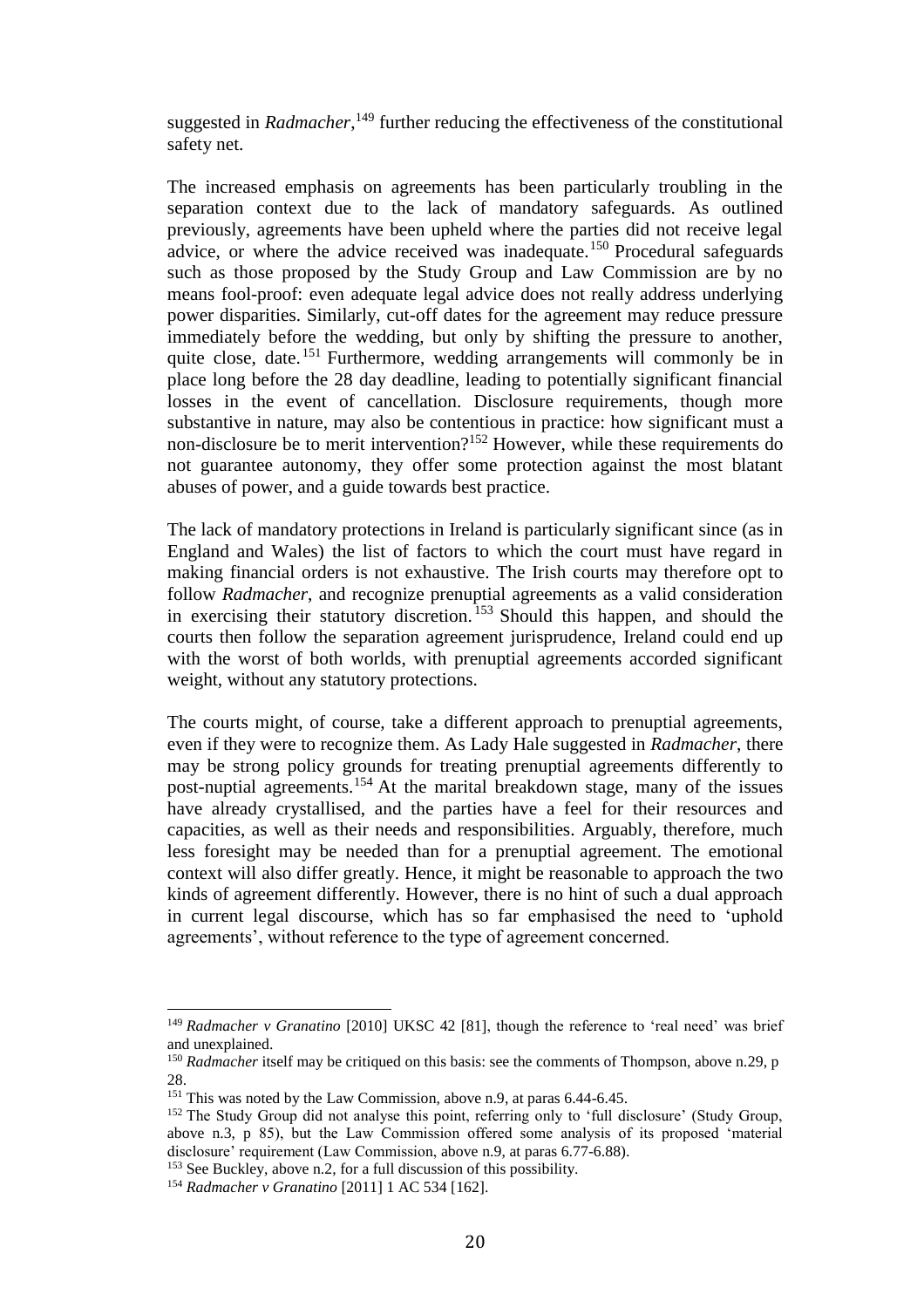The current lack of statutory protections is also troubling since existing contractual doctrines (such as duress, undue influence and unconscionability) are often inadequate to protect intending spouses who have been subjected to unfair pressures. Duress, in Irish law, is a mutable concept, with no single standard applicable. <sup>155</sup> Generally, however, the pressure of difficult circumstances is insufficient for duress;<sup>156</sup> some element of threat or coercion is required, which goes beyond the 'normal' bargaining process. <sup>157</sup> Similarly, the doctrine of undue influence does not address power disparities, pressures, and unequal bargaining power arising from causes other than relational exploitation (for instance, economic inequality). This applies particularly where the plaintiff is considered to have had a viable alternative to signing the agreement. <sup>158</sup> Nor is there any presumption of undue influence in the case of engaged parties; <sup>159</sup> indeed, Thompson notes the possibility that gendered power disparities are so normalized that courts may regard them as insufficiently 'exceptional' to merit intervention.<sup>160</sup> The most potentially useful doctrine is that of unconscionability, which has received a broader application in Ireland than in England and Wales.<sup>161</sup> Thus, a transaction may be set aside where one party was at a serious disadvantage (financial, emotional or otherwise),  $162$  and the other party took unfair advantage of this.<sup>163</sup> However, it is unclear how far personal bargaining capacity must be affected, or what factors will be taken into account in assessing this, or indeed, how improvident the transaction must be. Further, as Thompson notes, the ability of contractual doctrines to address prenuptial power disparities may be limited by their commercial origins.<sup>164</sup> This is borne out by evidence of extreme reluctance in some jurisdictions to intervene with marital agreements, such as divorce settlements, on grounds of unconscionability.<sup>165</sup>

# **4. Strengthening the recommendations**

Faced with gaps in the 2007 recommendations, and in the face of apparent policy concerns, is there any way to strengthen the Study Group's proposals? It seems unlikely that a longer period of consultation would lead to significantly different recommendations (on the evidence of the substantially similar Law Commission report): if anything, the Study Group's proposals might rightly be regarded as more moderate than those of the Law Commission. However, the gaps identified

<sup>159</sup> *Zamet v Hyman* [1961] 1 WLR 1442.

 $\overline{a}$ 

 $164$  Thompson, above [n.29,](#page-5-0) p 128.

<sup>&</sup>lt;sup>155</sup> See, eg, the comments of Henchy J (dissenting) in *N (orse K) v K* [1985] IR 733 at 745. <sup>156</sup> *DB v O'R* [1988] IEHC 24.

<sup>&</sup>lt;sup>157</sup> For a full discussion of the application of duress in the prenuptial agreement context, see Thompson, above n[.29,](#page-5-0) p 109.

<sup>158</sup> Ibid, p 115 (discussing undue influence in the prenuptial agreement context).

<sup>&</sup>lt;sup>160</sup> Ibid, at 119 and 122, citing R Auchmuty 'The Rhetoric of Equality and the Problem of heterosexuality' in L Mulcahy and S Wheeler (eds) *Feminist Perspectives on Contract Law*  (London: Routledge, 2005) p 51.

<sup>&</sup>lt;sup>161</sup> D Capper, 'The unconscionable bargain in the common law world' (2010) 126 LQR 403.

<sup>&</sup>lt;sup>162</sup> For instance, in *McGonigle v Black* (HC Circuit Appeal, 14 November 1988), Barr J noted that the vendor had been disadvantaged by 'a combination of bereavement, inability to cope, loneliness, alcoholism and ill-health', which made him vulnerable to manipulation.

<sup>163</sup> For a full discussion of the Irish law on unconscionable transactions, see H Biehler, *Equity and*  the Law of Trusts in Ireland (Dublin: Roundhall, 6<sup>th</sup> ed, 2016) p 818.

<sup>&</sup>lt;sup>165</sup> PE Bryan 'The coercion of women in divorce settlement negotiations' (1996-1997) 74 Denv UL Rev 931 at 933; Thompson, above n. [29,](#page-5-0) p 127.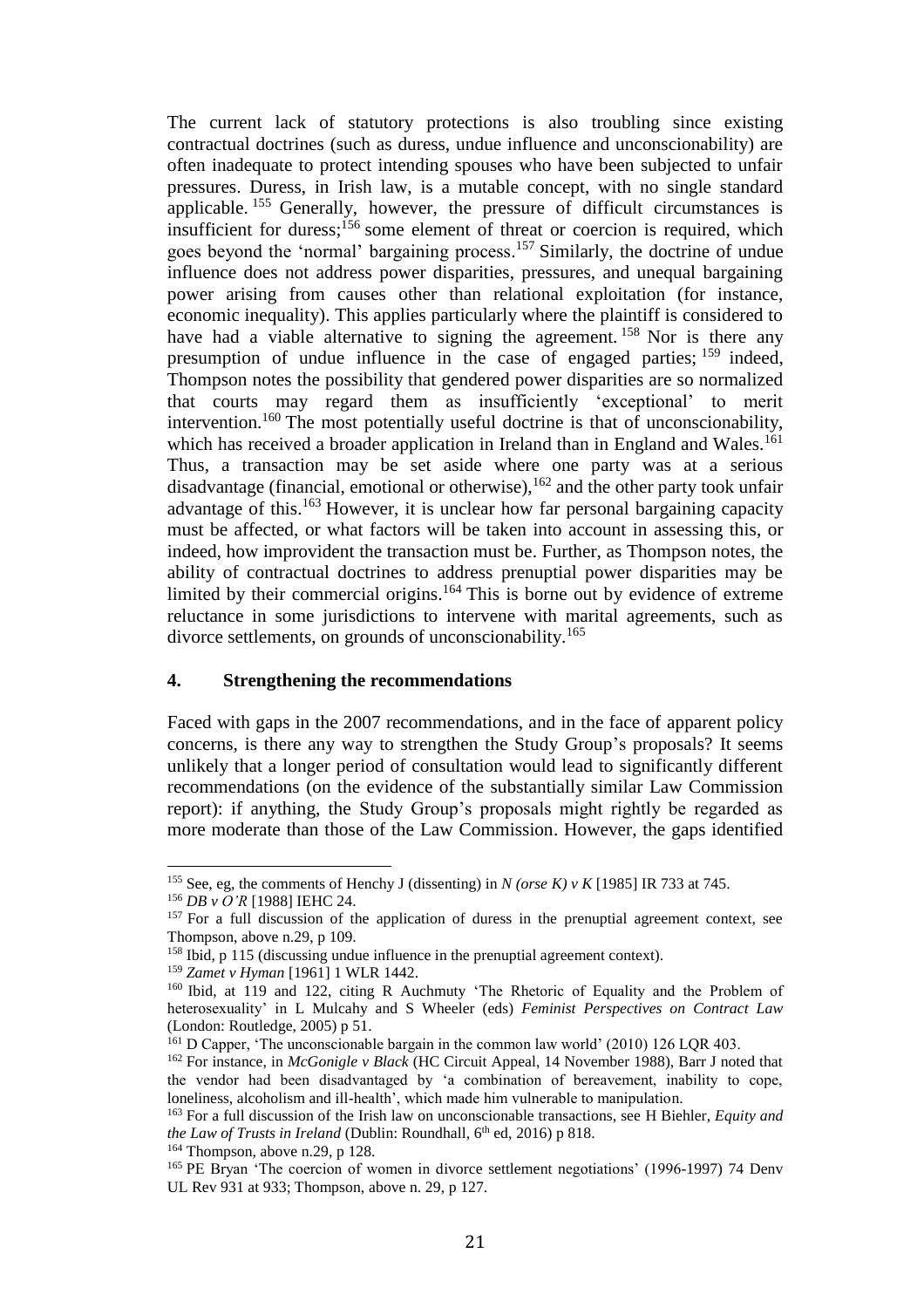above may still be addressed to some extent, though it should be noted that, in attempting to do so, the Irish legislature faces possibly unique constitutional constraints.

## *a. Promoting relational approaches*

## *i. Statutory vitiation grounds*

It is clear from other areas of law that Irish judges are capable of taking a nuanced approach to autonomy,  $166$  and it might be possible to encourage the development of similar understandings in the marital agreement context. For instance, it may be possible to legislate in a way that encourages greater judicial emphasis on relational points, without permitting agreements to be set aside due merely to the presence of vulnerabilities.

In this regard, the Law Commission's proposals do not have much to offer. The safeguards it recommends are already included in the Study Group's report, and the Law Commission's greater normative commitment to enforcing prenuptial agreements led it, if anything, to reduce the scope for intervention.<sup>167</sup> However, it is instructive to examine Canadian developments. <sup>168</sup> Recent legislation in British Columbia [BC],<sup>169</sup> although largely informed by neoliberal perspectives on the value of upholding agreements, $1^{70}$  nevertheless provides that agreements may be wholly or partly set aside on grounds of defective process or significant unfairness.<sup>171</sup> S 93(3) of the Family Law Act 2011 states:

(3) On application by a spouse, the Supreme Court may set aside or replace with an order made under this Part all or part of an agreement described in subsection (1) only if satisfied that one or more of the following circumstances existed when the parties entered into the agreement:

(a) a spouse failed to disclose significant property or debts, or other information relevant to the negotiation of the agreement;

<sup>169</sup> Family Law Act, SBC 2011 (2011 Act), c 25.

<sup>166</sup> For example, the approach to autonomy in the nullity context is highly relational, as noted above.

<sup>&</sup>lt;sup>167</sup> The Law Commission recommended that the presumption of undue influence should not apply to qualifying nuptial agreements: Law Commission, above n[.9,](#page-1-2) at para 6.29. The Law Commission noted that no such presumption exists in any event as between spouses but feared that claims of undue influence might in any event become a 'disproportionate obstacle to… enforceability' (ibid, at para 6.21).

<sup>&</sup>lt;sup>168</sup> Although Ireland and Canada are both common law jurisdictions with a similar legal heritage, there are some significant structural differences. Unlike Ireland, Canada distinguishes between marital property and spousal support, and the legislative and jurisdictional aspects of each are separate, due to Canada's federal structure. Marital property is dealt with at provincial level, usually through equal sharing regimes, while spousal support on divorce is dealt with at federal level. This has consequences for autonomy (since the default position of equal sharing in relation to property confers a significant bargaining endowment) and for the courts' willingness to uphold family property agreements (since the right to spousal support still applies). The power to selfregulate on family property issues makes unconscionability a key doctrine in the Canadian context, though it has played a much less significant role to date in Irish family law. For a more detailed discussion of the Canadian family property system, see Buckley, above n[.15.](#page-3-0)

<sup>170</sup> R Treloar and S Boyd 'Family law reform in (neoliberal) context: British Columbia's new Family Law Act' (2014) Int'l J L Pol'y & Fam 77.

 $171$  2011 Act, s 93(a).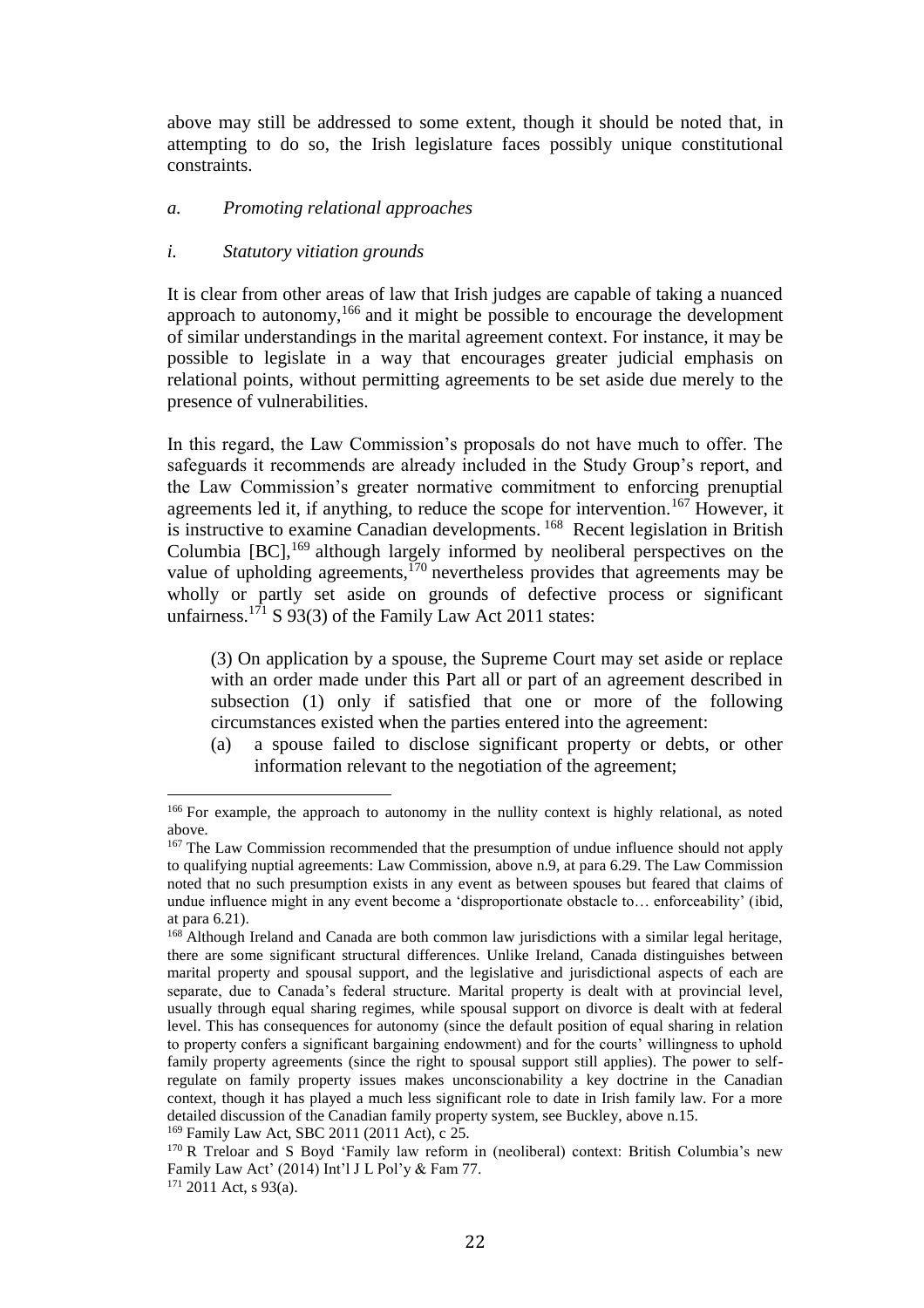- (b) a spouse took improper advantage of the other spouse's vulnerability, including the other spouse's ignorance, need or distress;
- (c) a spouse did not understand the nature or consequences of the agreement;
- (d) other circumstances that would, under the common law, cause all or part of a contract to be voidable.

This statutory list of vitiating factors is exhaustive. Much of it reflects previous Canadian case law, which is mirrored in the Irish context (for instance, decisions on material non-disclosure, and existing contractual principles). S 93(3)(c) might address such concerns as an inability to understand the language of the agreement or its legal significance; this last might well be addressed by adequate professional advice. This subsection may therefore not add much to a requirement that professional advice be received, as recommended by both the Study Group and the Law Commission, although it could incorporate some additional elements.

However, s93(3)(b) is of particular interest, both in Ireland and in England and Wales, as it directly implements the decision of the Supreme Court of Canada in *Rick v Brandsema*. <sup>172</sup> In that case, the wife challenged the provisions of a separation agreement on the grounds that her husband had knowingly exploited her mental instability and had deliberately concealed or undervalued assets to avoid paying her the full sum to which she was legally entitled under Canadian law. She therefore argued, inter alia, that the agreement should be set aside as unconscionable. Although her claim was originally rejected, the Supreme Court of Canada ruled, on appeal, that spouses in separation negotiations were under a duty to avoid exploitative behaviour, and that an agreement that significantly departed from the statutory objectives for spousal support could be unenforceable on grounds of unconscionability. <sup>173</sup> Significant non-disclosure could also justify judicial intervention, since this might affect a spouse's capacity for proper decision-making. 174

*Rick* is generally viewed as a refinement of the doctrine of unconscionability in light of family concerns. <sup>175</sup> For instance, the Supreme Court of Canada emphasized the 'singularly emotional negotiating environment' and 'uniquely difficult context' of marital breakdown,<sup>176</sup> which made it essential to ensure that the negotiating process was 'free from informational and psychological exploitation'.<sup>177</sup> The Court therefore recognized the power disparities that might apply in marital breakdown negotiations, although it emphasised that vulnerability alone would not necessarily negate a valid agreement. <sup>178</sup> The Court did not require that the vulnerability of the exploited spouse should arise from the other spouse's conduct: in *Rick*, the husband was not to blame for his wife's instability, and in other cases, a spouse's vulnerability might arise from external factors, such

<sup>172</sup> *Rick v Brandsema* [2009] 1 SCR 295, 2009 SCC 10.

 $173$  Ibid, at para 63.

<sup>174</sup> Ibid, at para 47.

<sup>&</sup>lt;sup>175</sup> For a critique of this view, see R Leckey 'Common law of the family – reflections on *Rick v Brandsema*' (2009) 25 CJFL 257; C Rogerson 'Spousal support agreements and the legacy of *Miglin*' (2012) 31 Can Fam LO 13 at 28, 30 and 32.

<sup>176</sup> *Rick v Brandsema* [2009] 1 SCR 295, 2009 SCC 10 [1].

 $177$  Ibid.

<sup>178</sup> Ibid, [61].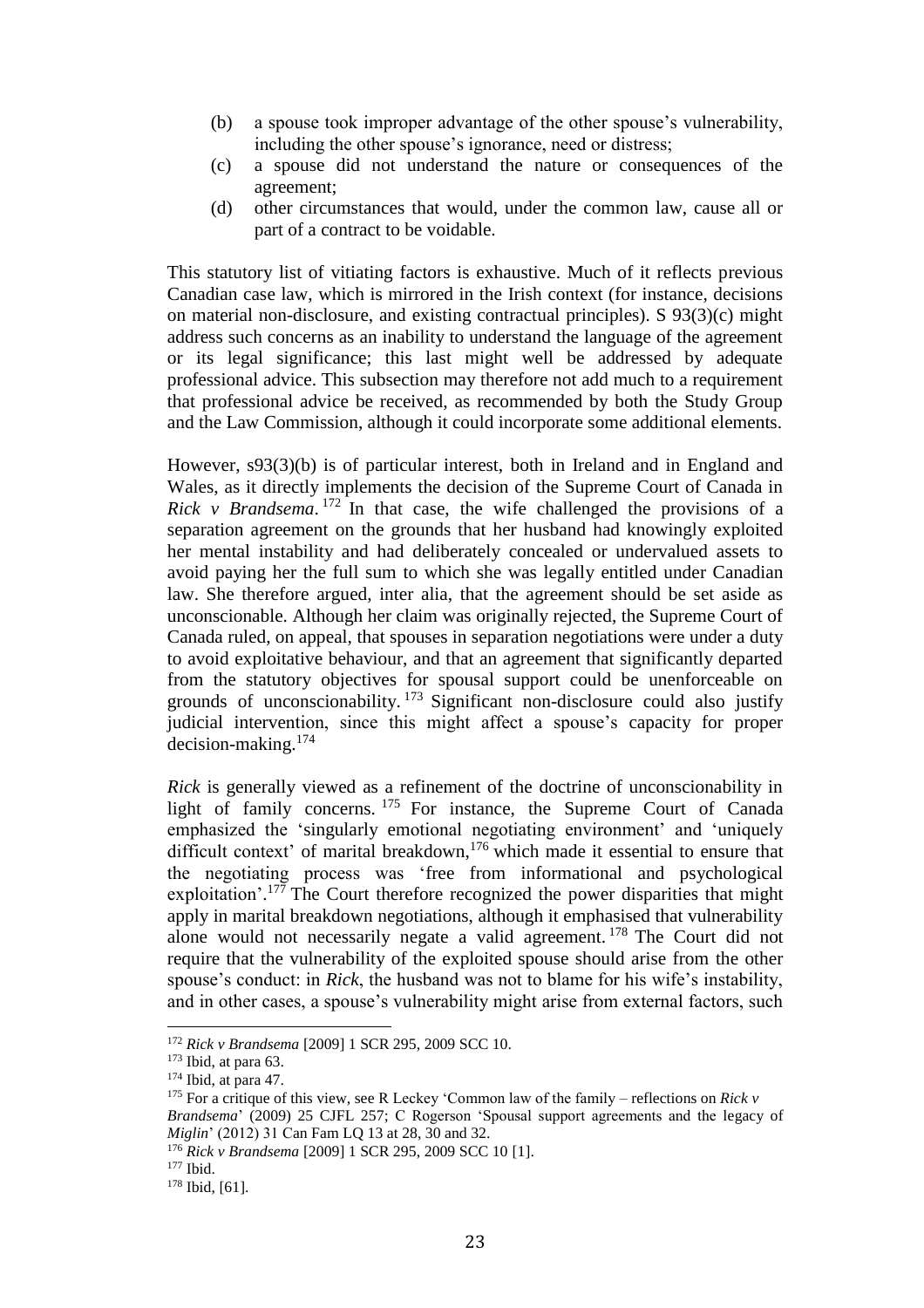as poverty or community pressure. What matters, therefore, is not the source of vulnerability, but the other spouse's exploitation of it. Furthermore, the Court held that the 'mere presence of professional assistance', such as legal advice, would not necessarily counteract such vulnerabilities, since much depended on the ability of the recipient of advice to benefit from it.<sup>179</sup> *Rick* therefore broadened the consideration afforded to relational factors, while retaining a normative commitment to non-exploitative agreements, the approach now reflected in BC law. Although *Rick* concerned a separation agreement, and different relational issues might arise in the pre-nuptial context, a broad principle that spouses or intending spouses should not deliberately exploit each other's vulnerabilities would be compatible with the recommendations of both the Law Commission and the Study Group.

BC's normative commitment to upholding contractual agreements is further reflected in a saving provision in s 93(4). This provides that the court may decline to intervene, notwithstanding a defect in process, 'if, on consideration of all of the evidence, the Supreme Court would not replace the agreement with an order that is substantially different from the terms set out in the agreement'. This appears rather harsh, since the standard for intervention is already quite high: nondisclosure must be significant, or a spouse must effectively have been exploited, or unable to understand what he or she was signing, or the common law criteria for voidability must be met. Presumably, the objective was to give the court power to uphold agreements where they were not substantively unfair, or where the court might have made substantively similar orders, had a case been contested. While this may reduce litigation, it seems to undermine the point of autonomous decision-making. It is also questionable from a fairness perspective: where an appeal is argued under s 93(3), limited evidence on other matters may be presented.

Notwithstanding this arguably unnecessary addendum, an exhaustive list of vitiating factors offers potential benefits. It offers some security to those signing marital agreements, that their arrangements will not be too easily overset. However, it also recognises that agreements can be problematic, and directs the court's attention (and that of contracting parties and their advisors) to particular concerns.

A key question is whether potential intervention should be restricted to instances of relational exploitation, as under s 93(3)(b). As drafted, the sub-section has the merit of recognizing a broader range of vulnerabilities, while not permitting them to overset agreements without more, arguably representing a balance between relational and reliance concerns. However, it does not capture situations where intending spouses come under pressure from third parties (such as family members), but where spousal exploitation is lacking. This might apply where either party's family applies pressure to protect an asset (such as a family farm), and might especially affect women from particular cultural backgrounds, who might be pressured to sign agreements in line with their community norms, as opposed to legal norms.

<sup>179</sup> Ibid, [60].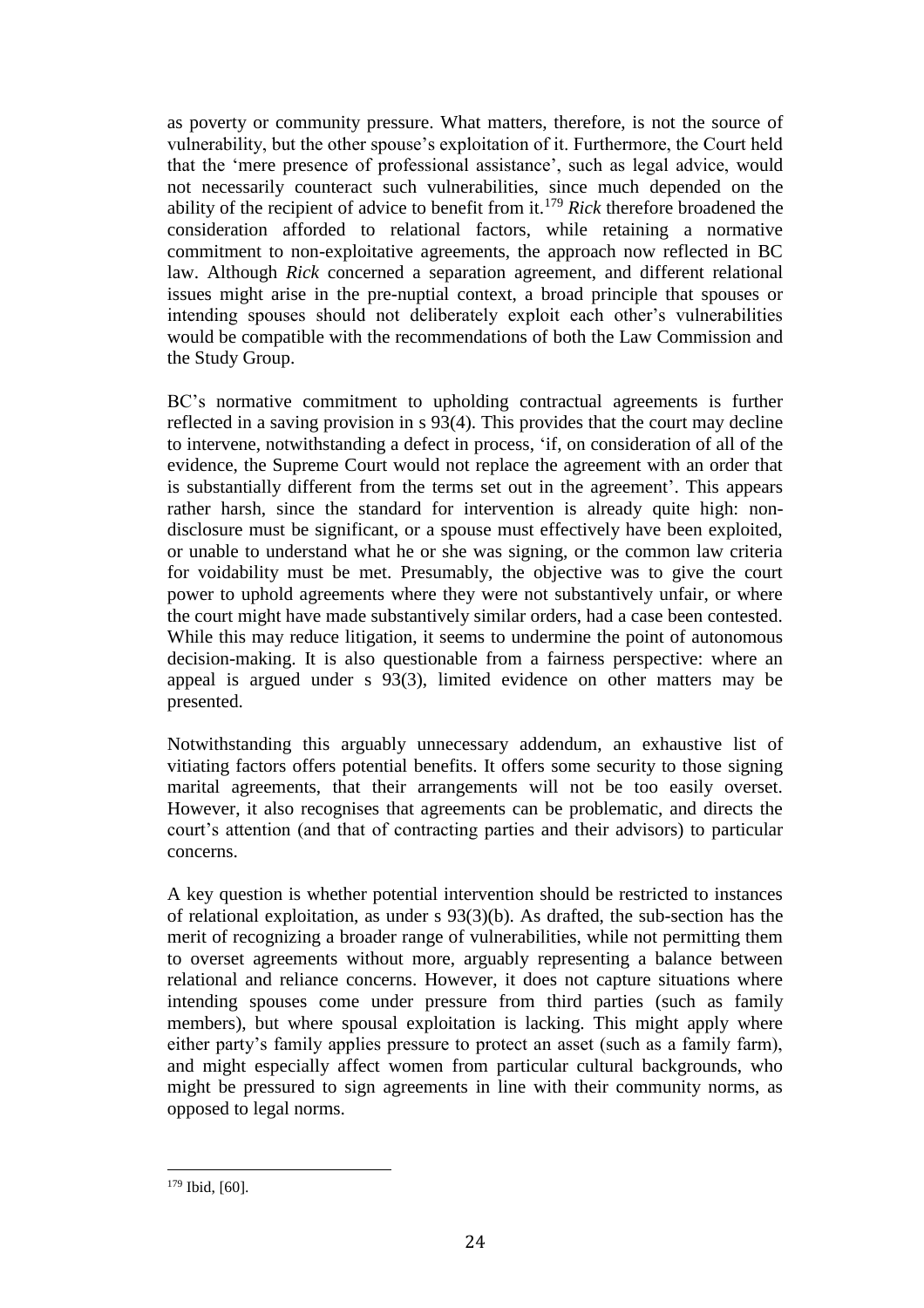As previously noted, such situations would probably not fall within existing contractual doctrines. It might therefore be useful to specify an additional circumstance for intervention, where a spouse's independent will was overborne by external pressure. This might be difficult to prove, particularly where independent advice was received, but it would capture a particular relational concern. However, the mere presence of pressure would not be sufficient to overset an agreement. Relational autonomy permits the individual to make decisions based on relational concerns, and an individual might well prioritise family peace or community standing over substantive fairness. The question is whether the individual feels a real degree of choice in signing an agreement: if so, it is valid from an autonomy perspective, notwithstanding the associated costs. Again, therefore, a normative commitment to agreements remains possible, while upholding relational values.

## *ii. Discounting agreements*

A second means of strengthening the recommendations through enhanced recognition of autonomy relies on the particular way the Study Group proposed to recognize prenuptial agreements. The Study Group did not recommend that agreements should be presumptively dispositive, but rather that they should be specified as a factor to which the court could 'have regard' when considering what provision would be proper, in the same way as it might consider the numerous other (non-exhaustive) statutory factors.<sup>180</sup> The Study Group assumed that the court could adjust the weight accorded to a particular agreement in light of the circumstances of the case, which might well include autonomy concerns. However, this assumption is weaker following *G v G*, since courts might take the same approach to prenuptial agreements as to separation agreements, bringing it closer to the *Radmacher* position in England and Wales.

A possible solution would be to specify that, when considering the weight to be attached to a prenuptial agreement, the court should consider a range of matters. Again, the BC example is illustrative. S 93(5) of the 2011 Act provides that, even if an agreement cannot be impugned under s 93(3), the court may set aside or modify all or part of an agreement if satisfied that it is 'significantly unfair', on consideration of particular factors. These are the length of time since the agreement was made, whether the parties had intended the agreement to achieve certainty, and the degree to which the parties relied on the agreement.<sup>181</sup> The first of these may be relevant insofar as a very old agreement may have failed to cater for unforeseen contingencies or material changes in circumstances, thereby

<span id="page-25-0"></span> $\overline{a}$ <sup>180</sup> The Study Group recommended that prenups be listed in a separate section, to promote transparency: Study Group, above n[.3,](#page-1-1) pp 71 and 75.

<sup>&</sup>lt;sup>181</sup> S 93(5) in fact represents a significant departure from previous BC law, which allowed the court to intervene based on a broader consideration of fairness (Family Relations Act, RSBC 1996, c 128, s 65, now repealed). Furthermore, the new law requires 'significant' unfairness, setting quite a high threshold for intervention. Again, this emphasizes the legislative desire to increase the ability of parties to rely on agreements, and restrain too ready a judicial intervention. For a further discussion of the 2011 Act, see A Laing and BC McCutcheon, 'Marriage and cohabitation agreements: drafting and setting aside agreements under the FLA', Continuing Legal Education Society of British Columbia, January 2013, available at <https://www.cle.bc.ca/PracticePoints/FAM/13-MarriageandCohabitation.pdf> (accessed 7 November 2016).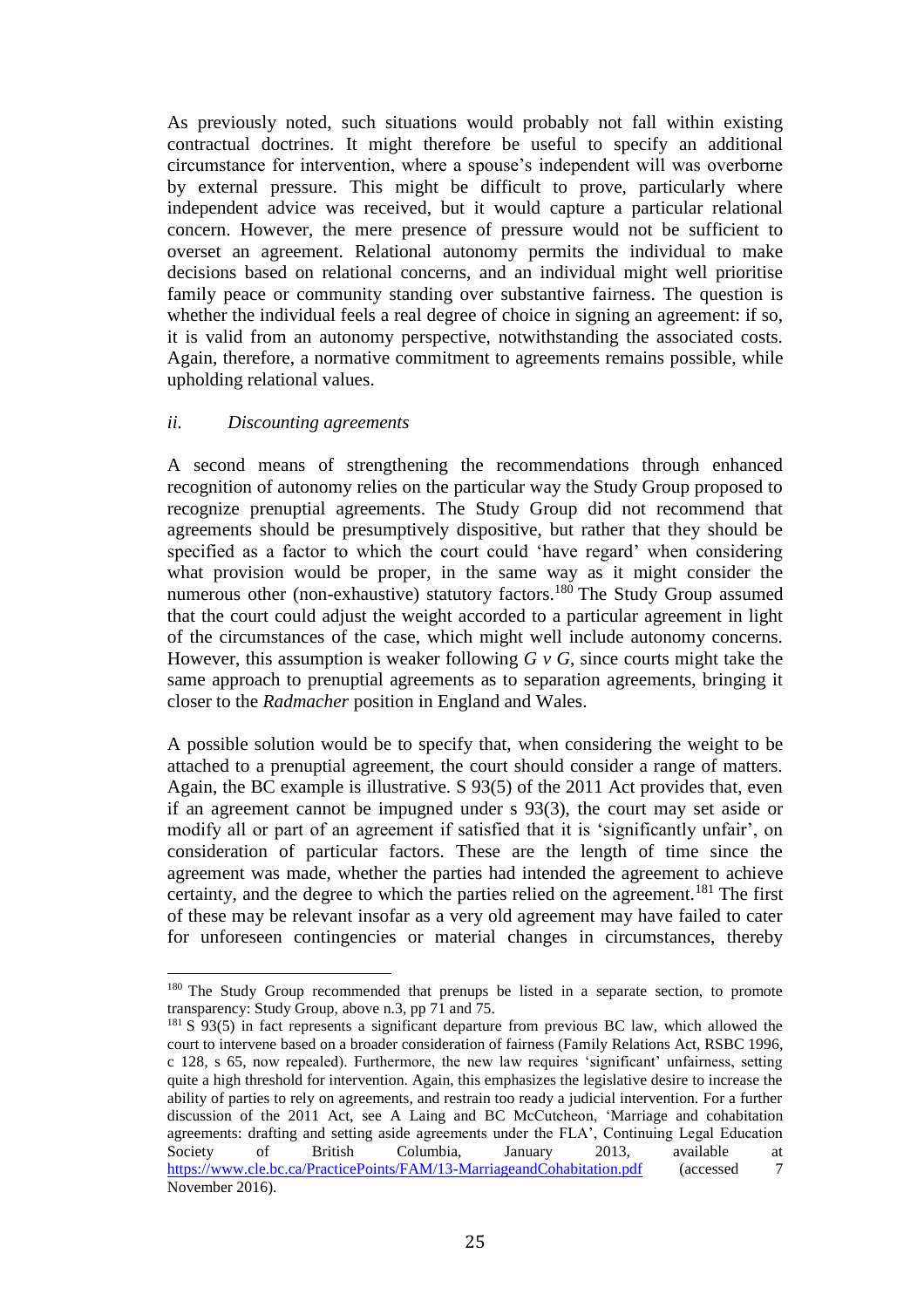recognizing a key policy concern in relation to prenuptial agreements. As noted previously, this factor has been recognized in Ireland in relation to separation agreements, and it has additional force in relation to prenuptial agreements.<sup>182</sup> The second factor may be relevant if it is clear that the parties were mutually concerned to limit their marital liabilities or to retain assets for children from previous relationships. Again, some parallels may be drawn with the judicial emphasis on the parties' intentions where dealing with 'full and final settlement' clauses in the Irish separation agreement context,<sup>183</sup> and also with the decision of the Supreme Court of England and Wales in *Radmacher*. From this perspective, therefore, the first two clauses add little, though it might be useful to codify them. However, the third factor is of considerable significance, as it opens up the timeframe for evaluating autonomy, and permits an examination of the parties' lived reality. For instance, the parties might have agreed not to mingle their assets, but in practice may have opened joint bank accounts or acquired property as joint tenants, thereby demonstrating an implicit intention to depart from the original agreement. Alternatively, the agreement might have assumed that both parties would remain in paid employment and divide childcare responsibilities equally, whereas in practice one spouse may have left the workforce to care for the children of the marriage and support the other's career. This would demonstrate not only an unforeseen contingency (as under the first criterion),  $184$  but would render it unjust if the other spouse could nevertheless implement the agreement in full. <sup>185</sup> From the Irish perspective, therefore, it might be useful to have an equivalent provision, highlighting similar factors for the court to consider when evaluating the weight accorded to the agreement. It would also be compatible with the Law Commission's recommendations regarding marital agreements other than qualifying nuptial agreements, and with the principles in *Radmacher.*

#### *b. Strengthening 'proper' provision*

 $\overline{a}$ 

Finally, the Study Group's proposals might be strengthened by focusing on the issue of proper provision, particularly the extent to which the court might discount or modify an agreement in the interests of substantive fairness. This resurrects the central concern when legislating for prenuptial agreements: what is the point of permitting agreements at all, if courts can simply override them? However, as noted above, the assumption that the courts could do just this underpinned the Study Group's proposals.

Given that this assumption has since lost much of its force, and the scope of proper provision has been eroded (in the separation agreement context at least), is

<sup>&</sup>lt;sup>182</sup> A separation agreement made many years ago may no longer provide proper provision at the time of divorce (see  $K v K (No. 2)$  [2003] IR 326, but also consider the effects of *YG*  $v NG$  [2011] 3 IR 717 in this regard). Equally, however, an agreement that has been relied on by both parties for many years may not readily be disturbed, particularly where there is a 'full and final settlement' clause: see, eg, *WA v MA* [2005] 1 IR 1.

<sup>183</sup> See *WA v MA* [2005] 1 IR 1 and the previous discussion of *SJN v PCOD* (HC, 29 November 2006).

<sup>&</sup>lt;sup>184</sup> It is in fact doubtful whether a change of this kind would be sufficient grounds for variation under existing Irish case law: see the previous discussion of *MG v MG* [2000] 7 JIC 2503 and *G v G* [2011] IESC 40.

<sup>&</sup>lt;sup>185</sup> For a discussion of what  $\frac{93(5)}{2}$  might mean in practice, see Laing and McCutcheon, above n[.181,](#page-25-0) at paras 4.1.12-4.1.13.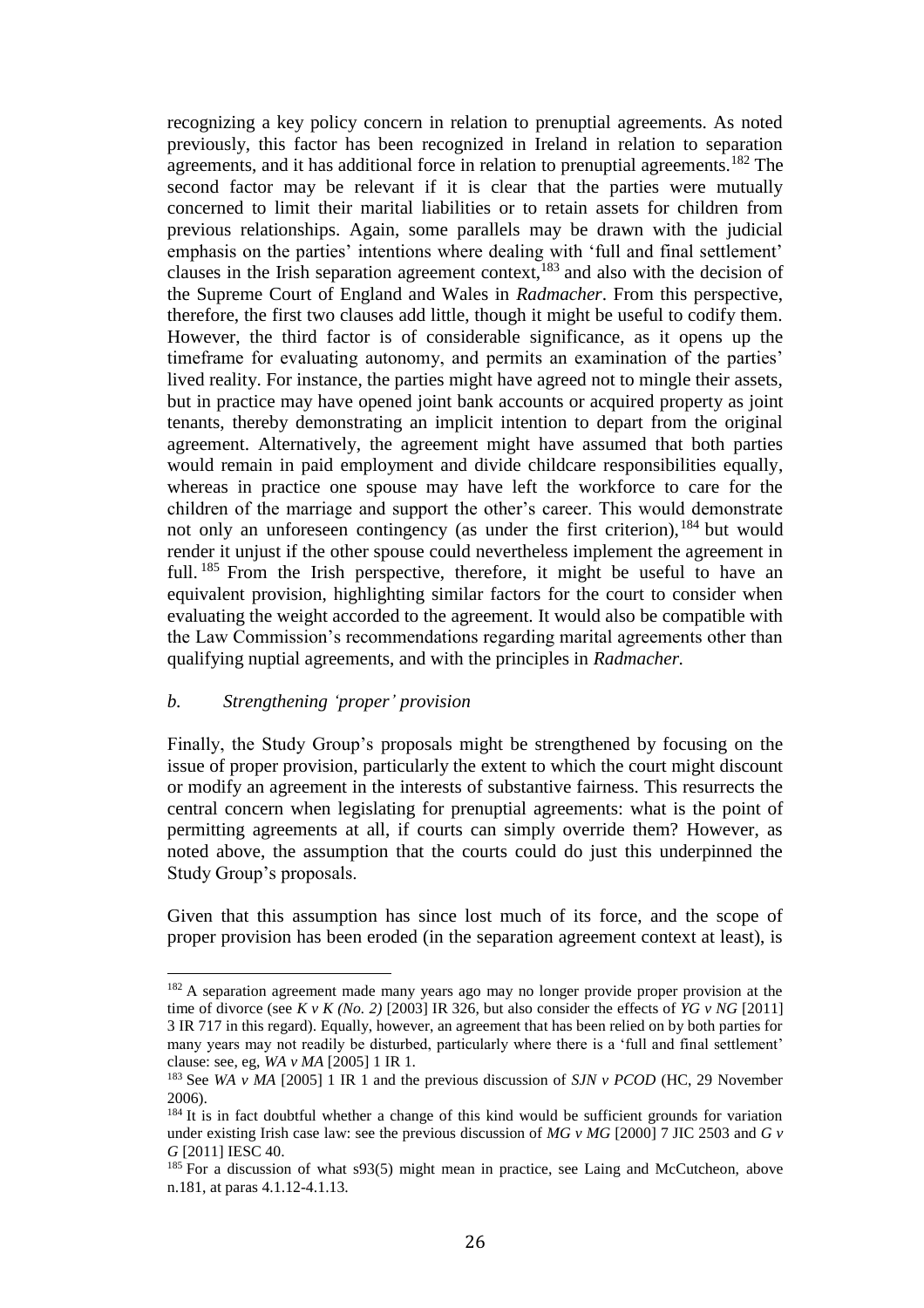there a way to reinforce the statutory and constitutional safety net, while still leaving room for self-regulation? The Law Commission recommended that an agreement should not be enforced to the extent that it would leave either party in need, though for practical reasons it did not propose to define this and recommended that the Family Justice Council should issue guidelines,<sup>186</sup> which it subsequently did. <sup>187</sup> Statutory criteria for provision, would be problematic in Ireland, given the constitutional requirement of provision that '*the Court*  considers proper'. <sup>188</sup> Accordingly, legislative attempts to fetter the court's discretion could be unconstitutional, $189$  and even guidelines might be problematic. However, a rebuttable presumption that a spouse should not be left in need, where this could be avoided, should be possible, so long as it was clear that the court's discretion prevailed.

Would this offer any advantage over the current proposals, given that *G v G* itself, and the subsequent case law, also emphasise (albeit in the separation agreement context) that spouses should not be left in need? As previously discussed, the *G v G* formulation, as subsequently interpreted, apparently restricts the consideration of 'need' to those needs that have not been specifically addressed in the agreement, and does not consider the adequacy with which needs have already been addressed. Nor is the scope of 'need' clearly defined. From this perspective, a statutory presumption could be useful to prevent a race to the bottom.

There is of course a further consideration of whether modification of prenuptial agreements on substantive fairness grounds should be limited to considerations of need, or should encompass considerations of contribution and compensation. In this regard, distinctions may be drawn between separation and prenuptial agreements: is the *G v G* approach appropriate to the prenuptial context, given the significant differences between the two types of agreement? It is also necessary to be cautious in borrowing from other jurisdictions, where structural conditions and bargaining endowments may differ significantly. For instance, one of the reasons it is possible to contract out of marital property entitlements in Canada is because it is not possible to contract out of spousal support entitlements.<sup>190</sup> The Study Group's proposals did not discuss what the 'baseline' for provision should be (and indeed, could not do so, in light of the court's overriding constitutional discretion). However, it should be possible to stipulate that the mere existence of a prenuptial agreement should not prevent the court from considering what provision would be proper in light of the normal statutory factors, perhaps thereby preventing too slavish an application of *G v G*. Indeed, it might be useful here to draw on the alternative approach proposed by Lady Hale in *Radmacher*, and provide that the court should first consider what provision would be proper in the

<sup>186</sup> Law Commission, above [n.9,](#page-1-2) at paras 1.25 and 5.82-5.83.

<sup>187</sup> Family Justice Council, *Guidance on 'Financial Needs' on Divorce* (June 2016), available at: [https://www.judiciary.gov.uk/wp-content/uploads/2013/04/guidance-on-financial-needs-on](https://www.judiciary.gov.uk/wp-content/uploads/2013/04/guidance-on-financial-needs-on-divorce-june-2016-2.pdf)[divorce-june-2016-2.pdf](https://www.judiciary.gov.uk/wp-content/uploads/2013/04/guidance-on-financial-needs-on-divorce-june-2016-2.pdf) (accessed 14 April 2017).

<sup>&</sup>lt;sup>188</sup> Article 41.3.2.iii of the Irish Constitution (emphasis added).

<sup>&</sup>lt;sup>189</sup> It is presumably for this reason that the current legislation takes the form it does: a nonexhaustive list of factors for consideration by the court, which does not fetter the court's discretion. The only explicit fetter on judicial discretion is the stipulation that the court shall make no order unless satisfied that it would be in the interests of justice to do so: Family Law Act 1995, s 16(5), and 1996 Act, s 20(5).

<sup>190</sup> *Miglin v Miglin* [2003] 1 SCR 303, 2003 SCC 24.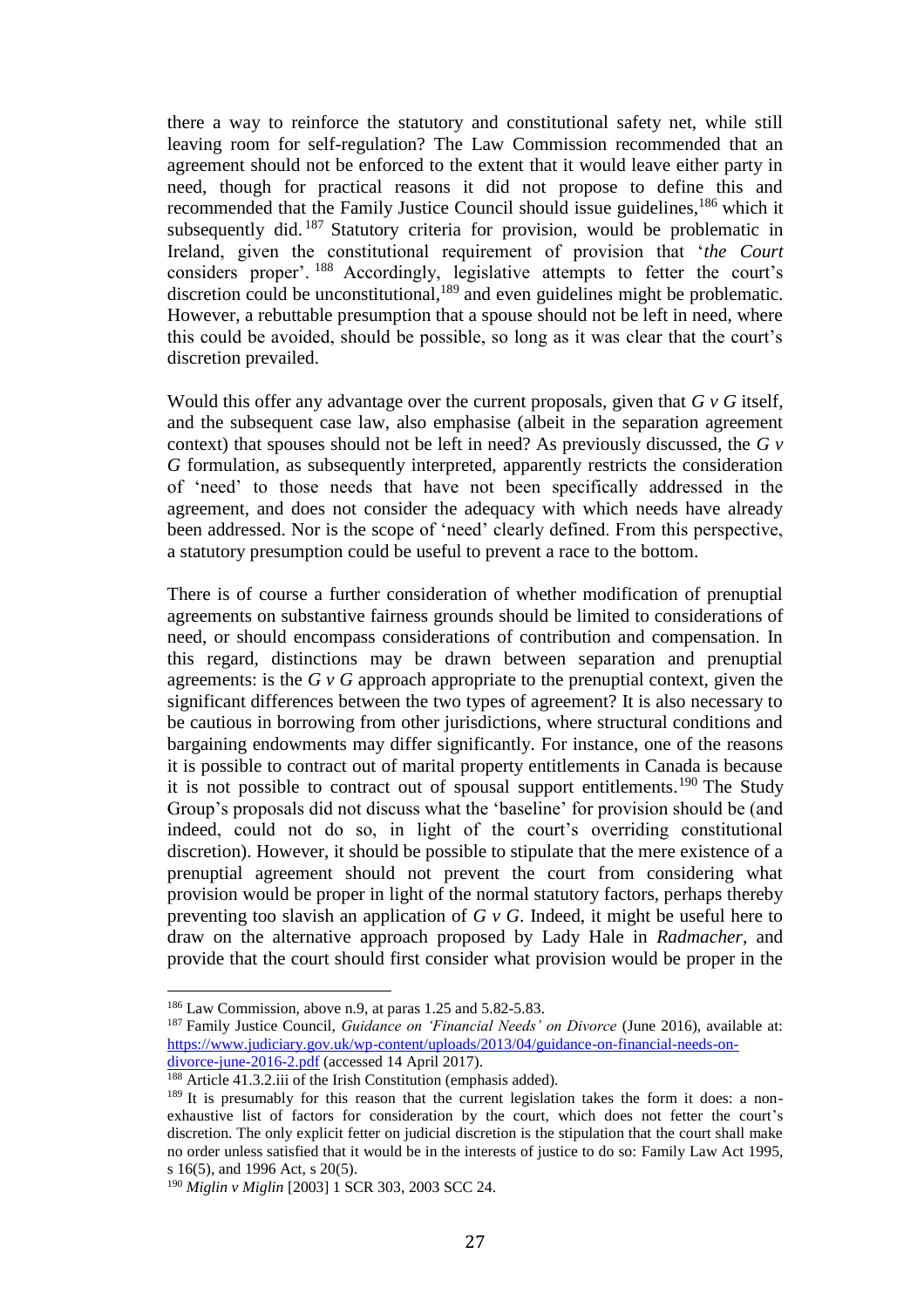circumstances, and then consider the extent to which the prenuptial agreement should impact on that provision.<sup>191</sup>

# **Conclusion**

The Study Group's recommendations, though in broad accord with the Law Commission's proposals, have been overtaken by events. The decision in *G v G*, in particular, has led to the worst of both worlds – an increased emphasis on party autonomy, without much interrogation of what that means; and an emphasis on upholding agreements, without any mandatory protections, other than whatever lingering meaning still attaches to 'proper' provision. These changes have had significant consequences in relation to separation agreements, and could be highly problematic if applied in relation to prenuptial agreements as well. From this perspective, if Ireland fails to legislate for the recognition of prenuptial agreements, the danger remains that the courts may recognize them anyway, as occurred in England and Wales in *Radmacher,* but without appropriate safeguards or any real policy analysis.

However, simply adopting the Study Group's existing proposals is not sufficient to address the problems identified. Procedural protections, though necessary, are inevitably limited in their scope and effect, and are unlikely to address the underlying relational issues that may impact on prenuptial bargaining processes. It is therefore vital to encourage courts to engage more meaningfully with autonomy concerns in the financial agreement context. A more relational approach would broaden the scope of judicial enquiry, without leading to agreements being too easily overturned on 'emotional' grounds or due to the existence of social or economic pressures. Such an approach could help to ameliorate serious injustice in appropriate cases, for instance, by setting aside or reducing the weight accorded to agreements that did not accord with the parties' lived reality, or which were exploitative. This would permit a normative commitment to autonomy, but in a more nuanced manner. The BC Family Law Act 2011 provides a useful model as to how this might be achieved through statutory means, with some suggested additions.

Legal developments since the Study Group's report require attention, particularly with regard to the reduced scope of 'proper' provision in the spousal agreement context, and the space left for the court to address considerations of need. Again, this is something that could be strengthened through appropriate statutory presumptions, and perhaps greater direction regarding the stage of the judicial decision-making process at which a prenuptial agreement should be considered.

Amendments of the kind proposed might lead to an increased risk of litigation, since they offer disadvantaged parties the opportunity to challenge agreements. There is obviously a concern that this could undermine the whole point of prenuptial agreements, which is to give intending spouses a measure of control and certainty. However, it might equally be argued that giving spouses scope to challenge unfair or exploitative agreements is not only appropriate, but is essential for justice. Indeed, clarifying the grounds for challenging agreements might well

<sup>&</sup>lt;sup>191</sup> See Buckley, above n[.2.](#page-1-0)